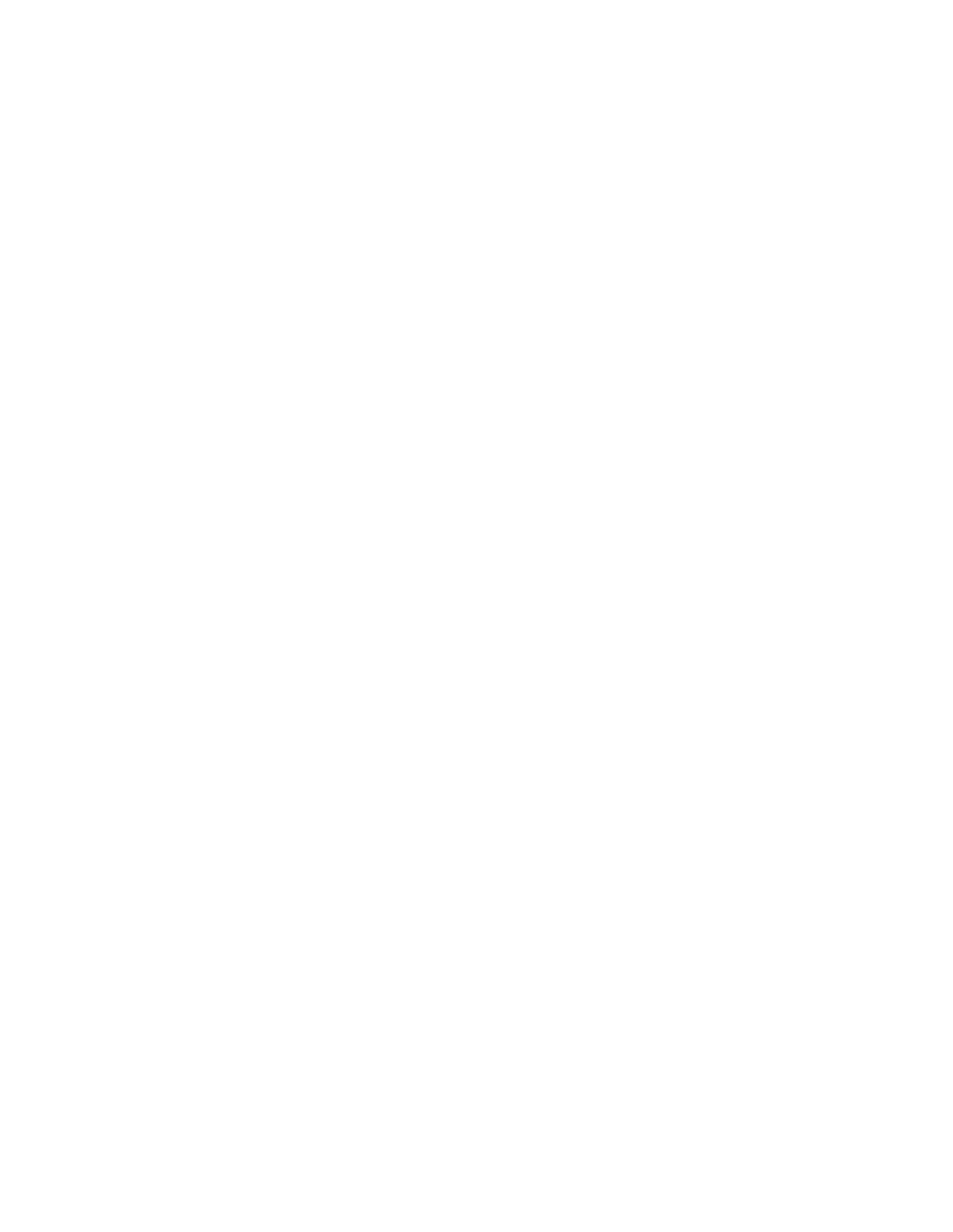

### **Memorandum**

| To:   | Gary Kennerley, HSR     |
|-------|-------------------------|
|       | Alice Lovegrove, HSR    |
| From: | Cory Matsui, ICF        |
|       | Aaron Carter, ICF       |
| Date: | October 4, 2017         |
|       | $M$ araad ta Fraana Caa |

**Re:** Merced to Fresno Section: Central Valley Wye Alternatives and Ranch Road to Merced Variation Estimated Emissions from Hauling Ballast Material

## **Introduction**

Construction of the Merced to Fresno Section: Central Valley Wye (Central Valley Wye alternatives) and the Ranch Road to Merced Variation would require a substantial amount of railroad sub-ballast and ballast material to serve as the foundation for the track alignment. Adjacent to the Central Valley Wye alternatives is the Ranch Road to Merced Variation, which extends approximately 7.5 miles from the northern end of the Central Valley Wye alternatives near the intersection of SR 99 and Ranch Road north to East 16th Street, just south of the Merced Station.

This memorandum describes the methods used to: (1) determine six possible scenarios of material hauling that could occur during construction of the four Central Valley Wye alternatives and during construction of the Ranch Road to Merced Variation; and (2) calculate criteria pollutant and greenhouse gas (GHG) emissions associated with the material hauling activities for each Central Valley Wye alternative scenario and for each Ranch Road to Merced Variation scenario. The wye alternatives are SR 152 (North) to Road 13 (SR152N Rd 13), SR 152 (North) to Road 19 (SR152N Rd 19), Avenue 21 to Road 13 (Avenue 21 Rd 13), and SR 152 (North) to Road 11 (SR152N Rd 11). The Ranch Road to Merced Variation pertains to modifications to the Hybrid Alternative that was approved as the preferred alternative in the 2012 Merced to Fresno Final Environmental Impact Report (EIR)/Environmental Impact Statement (EIS). The Ranch Road to Merced Variation does not change this preferred alternative and does not add any other alternatives for consideration. The information contained in this memo is intended to be used as an initial estimate of criteria pollutant and GHG emissions associated with truck and rail trips from material hauling that would occur outside of the SJVAB. The actual distances and quantities associated with material hauling activities for the Central Valley Wye alternatives and the Ranch Road to Merced Variation are not known at this time, but this memo represents a reasonable estimate of these activities given currently available information.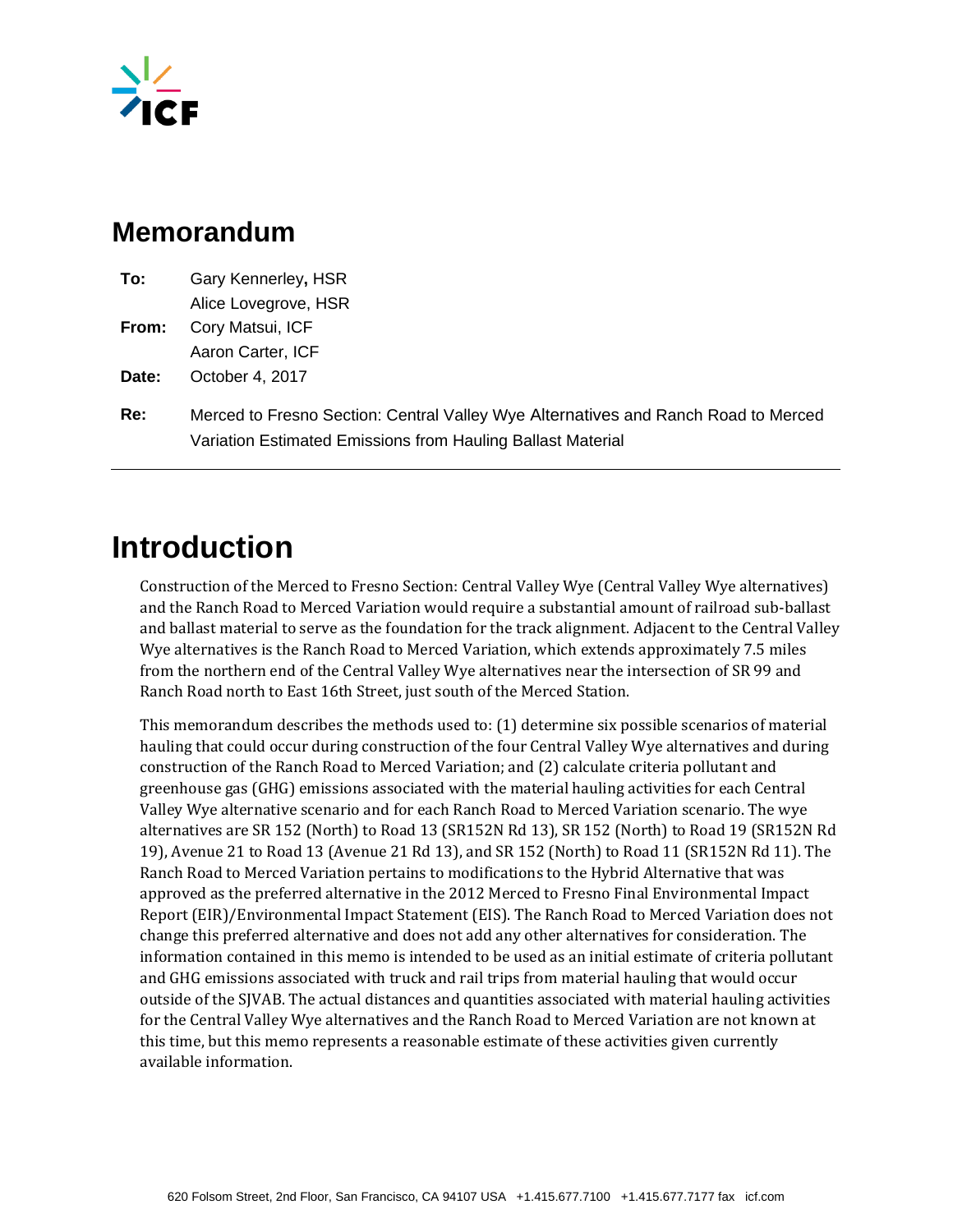

This memorandum describes the methods used to: (1) determine six possible scenarios of material hauling that could occur during construction of the four Central Valley Wye alternatives and during construction of the Ranch Road to Merced Variation; and (2) calculate criteria pollutant and greenhouse gas (GHG) emissions associated with the material hauling activities for each Central Valley Wye alternative scenario and for each Ranch Road to Merced Variation scenario. The wye alternatives are SR 152 (North) to Road 13 (SR152N Rd 13), SR 152 (North) to Road 19 (SR152N Rd 19), Avenue 21 to Road 13 (Avenue 21 Rd 13), and SR 152 (North) to Road 11 (SR152N Rd 11). The Ranch Road to Merced Variation pertains to modifications to the Hybrid Alternative that was approved as the preferred alternative in the 2012 Merced to Fresno Final Environmental Impact Report (EIR)/Environmental Impact Statement (EIS). The Ranch Road to Merced Variation does not change this preferred alternative and does not add any other alternatives for consideration. The information contained in this memo is intended to be used as an initial estimate of criteria pollutant and GHG emissions associated with truck and rail trips from material hauling that would occur outside of the SJVAB. The actual distances and quantities associated with material hauling activities for the Central Valley Wye alternatives and the Ranch Road to Merced Variation are not known at this time, but this memo represents a reasonable estimate of these activities given currently available information.

#### **Table 1. Material Quantities by Alternative**

| <b>Material Type and Phase</b> | <b>SR152N Rd 13</b> | <b>SR152N Rd 19</b> | Avenue 21 Rd 13 | <b>SR152N Rd 11</b> |
|--------------------------------|---------------------|---------------------|-----------------|---------------------|
| Ballast                        | 872.565             | 1.060.814           | 899.067         | 853.915             |
| Sub-Ballast                    | 535.578             | 669.611             | 550,035         | 525,032             |
| $N$ ator $\cdot$               |                     |                     |                 |                     |

Notes:

<sup>1</sup>These values assume a 1-year construction schedule for the track-work construction phases that would occur from December 2021 to December 2022.

| Table 2. Material Quantities for the Ranch Road to Merced Variation |
|---------------------------------------------------------------------|
|---------------------------------------------------------------------|

| <b>Material Type</b>           | <b>Quantities (tons)</b> |
|--------------------------------|--------------------------|
| Ranch Road to Merced Variation |                          |
| <b>Ballast Material</b>        | 106.281                  |
| Sub-Ballast Material           | 12.787                   |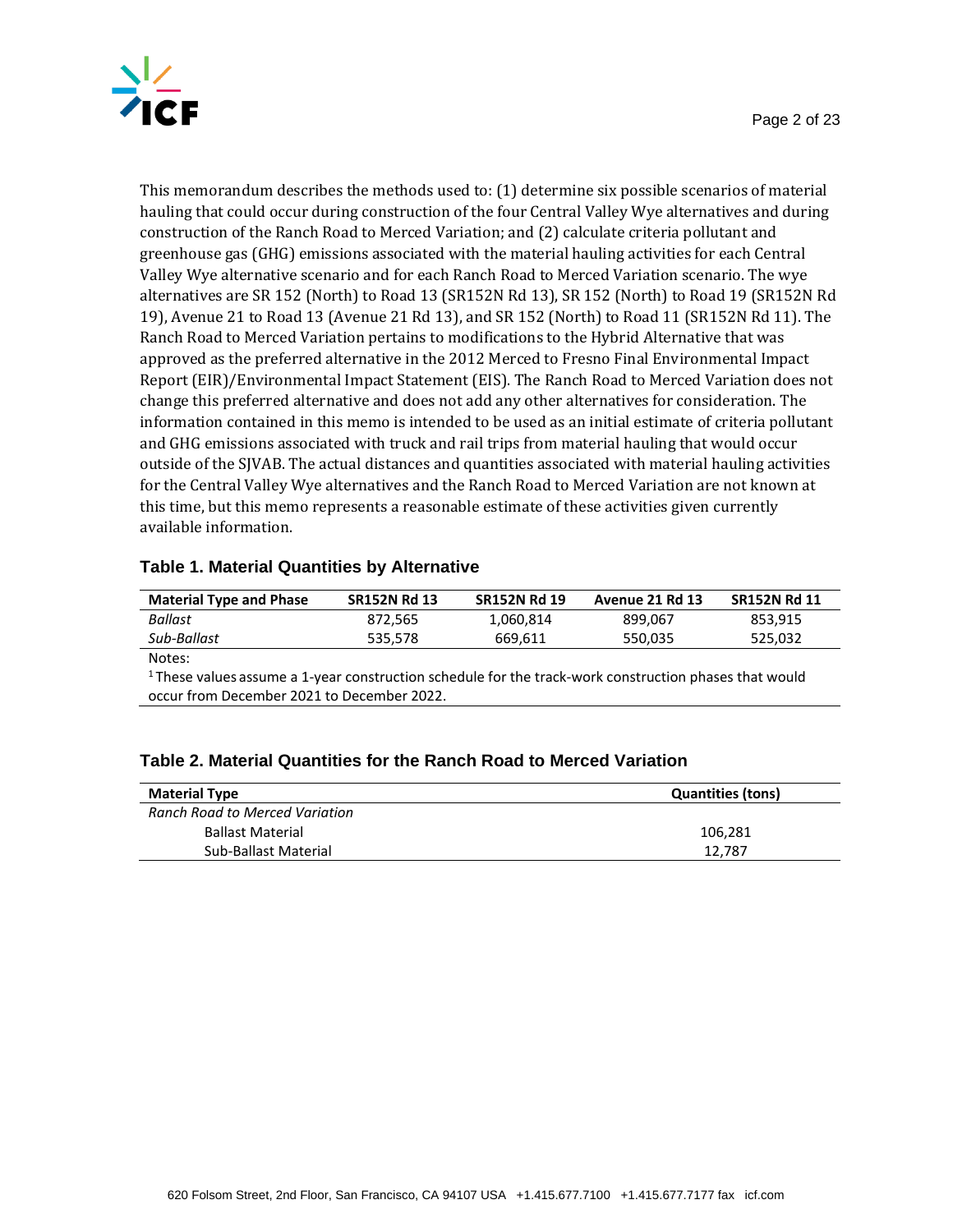

# **Quarries Evaluated**

Five potential quarries were identified for the Merced to Fresno and Fresno to Bakersfield segments of the California High-Speed Rail Project in a URS/HMM/Arup Joint Venture memorandum from April 2012 (URS/HMM/Arup 2012). The quarries included in the 2012 memorandum were used as a starting point for identifying quarries that could fulfill the ballast and sub-ballast material requirements of the Central Valley Wye alternatives and the Ranch Road to Merced Variation. Regional Consultant air quality professionals determined that two quarries from the 2012 memorandum, Kaiser Eagle Mountain Quarry in Desert Center, CA and Bangor Rock Quarry in Bangor, CA, are no longer operational. Thus, two additional quarries were identified, using the screening criteria identified in the 2012 memorandum, to ensure that there is enough material production capacity to cover the needs of the Central Valley Wye alternatives and the Ranch Road to Merced Variation. The three operational quarries from the 2012 memorandum were contacted to confirm and/or update their production information. All five quarries were asked the following questions:

- 1. If they could manufacture ballast material to American Railway Engineering and Maintenanceof-Way Association (AREMA) 4 specifications.
- 2. The distance from the quarry to the nearest railhead for transport (via roads).
- 3. The amount of ballast material that could be produced by the quarry in one year.
- 4. The amount of Caltrans Class 2 Aggregate sub-ballast material that could be produced by the quarry in 1 year.

Table 3 summarizes the results of these inquiries.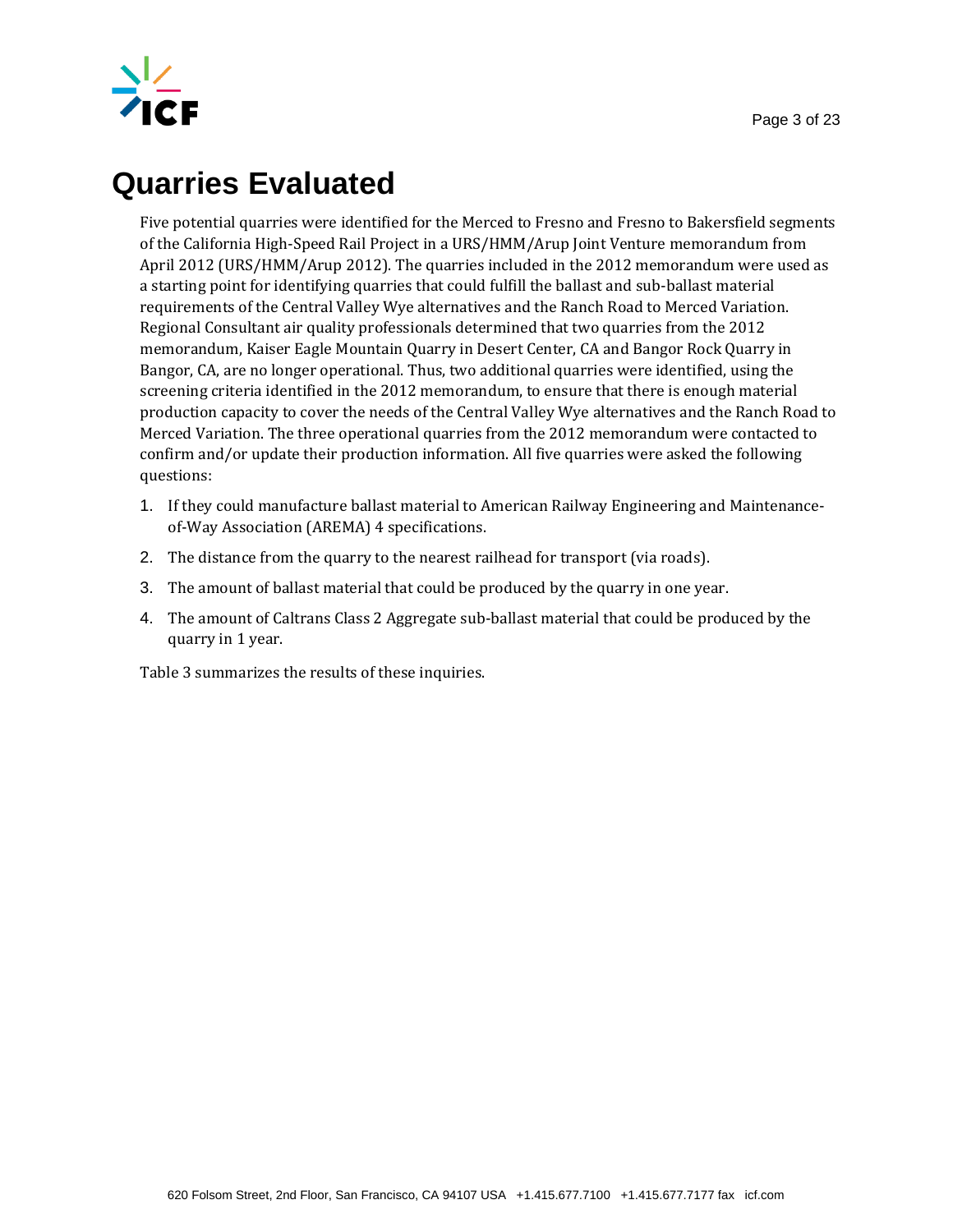

#### **Table 3. Quarry Information**

|                                | Distance to       | <b>AREMA4</b>  | Distance to           | <b>Truck Hauling</b>     | <b>Annual Ballast</b>       | <b>Annual Sub-Ballast Production</b> |
|--------------------------------|-------------------|----------------|-----------------------|--------------------------|-----------------------------|--------------------------------------|
|                                | <b>SJVAB</b>      | <b>Ballast</b> | <b>Nearest</b>        | <b>Distance to SJVAB</b> | <b>Production Capacity</b>  | <b>Capacity (Caltrans Class 2</b>    |
| <b>Quarry Name and Address</b> | (Rail miles) $^1$ | Availability   | Railhead <sup>2</sup> | (Road miles)             | (tons and cubic yards)      | Aggregate) <sup>8</sup>              |
| Napa Quarry                    | 70                | Yes            | 0 miles               | 70                       | 50,000 tons <sup>3</sup>    | 150,000 tons                         |
| 2301 Napa-Vallejo Highway      |                   |                | (railhead             |                          | 45,455 cy                   | 107,143 cy                           |
| Napa, CA 94558                 |                   |                | onsite)               |                          |                             |                                      |
| (San Francisco Bay Air Basin)  |                   |                |                       |                          |                             |                                      |
| Lake Herman Quarry             | 42                | Yes            | 15 miles              | 55                       | 150,000 tons $4$            | 150,000 tons                         |
| 885 Lake Herman Road           |                   |                |                       |                          | 115,385 cy                  | 107,143 cy                           |
| Vallejo, CA 94951              |                   |                |                       |                          |                             |                                      |
| (San Francisco Bay Air Basin)  |                   |                |                       |                          |                             |                                      |
| San Rafael Rock Quarry         | 100               | Yes            | 12 miles              | 66                       | 580,000 tons <sup>5</sup>   | 250,000 tons                         |
| 1000 Point San Pedro Road      |                   |                |                       |                          | 400,000 cy                  | 178,571 cy                           |
| San Rafael, CA 94901           |                   |                |                       |                          |                             |                                      |
| (San Francisco Bay Air Basin)  |                   |                |                       |                          |                             |                                      |
| <b>Stony Point Rock Quarry</b> | 106               | Yes            | 2 miles               | 93                       | $100,000$ tons <sup>6</sup> | 90,000 tons                          |
| 7171 Stony Point Road 94931    |                   |                |                       |                          | 90,909 cy                   | 64,286 cy                            |
| Cotati, CA                     |                   |                |                       |                          |                             |                                      |
| (San Francisco Bay Air Basin)  |                   |                |                       |                          |                             |                                      |
| Granite Rock Serpa Quarry      | 45                | Yes            | 0 miles               | 64                       | 250,000 tons <sup>7</sup>   | 500,000 tons                         |
| 2122 Old Calaveras Rd          |                   |                | (railhead             |                          | 183,824 cy                  | 357,143 cy                           |
| Milpitas, CA 95035-7104        |                   |                | onsite)               |                          |                             |                                      |
| (San Francisco Bay Area Basin) |                   |                |                       |                          |                             |                                      |

Notes:

<sup>1</sup> Measured by Regional Consultant staff from each railhead, following the rail tracks, to the boundary of the SJVAB, using Google Earth imagery.

<sup>2</sup> Measured by Regional Consultant staff from each quarry to the boundary of the SJVAB using Google Maps directions

Conversion Formulas:

(Conversion formulas differ by quarry due to slight differences in material density and composition)

 $3$  1.1 tons per cy

<sup>4</sup> 1.3 tons per cy

<sup>5</sup> 1.45 tons per cy

 $6$  1.1 tons per cy

 $7$  1.36 tons per cy

<sup>8</sup> No conversion factors were provided by the quarries for the sub-ballast material. A conversion factor of 1.4 tons per cy was assumed, based on input from the regional engineering team. cy = cubic yards

Page 4 of 23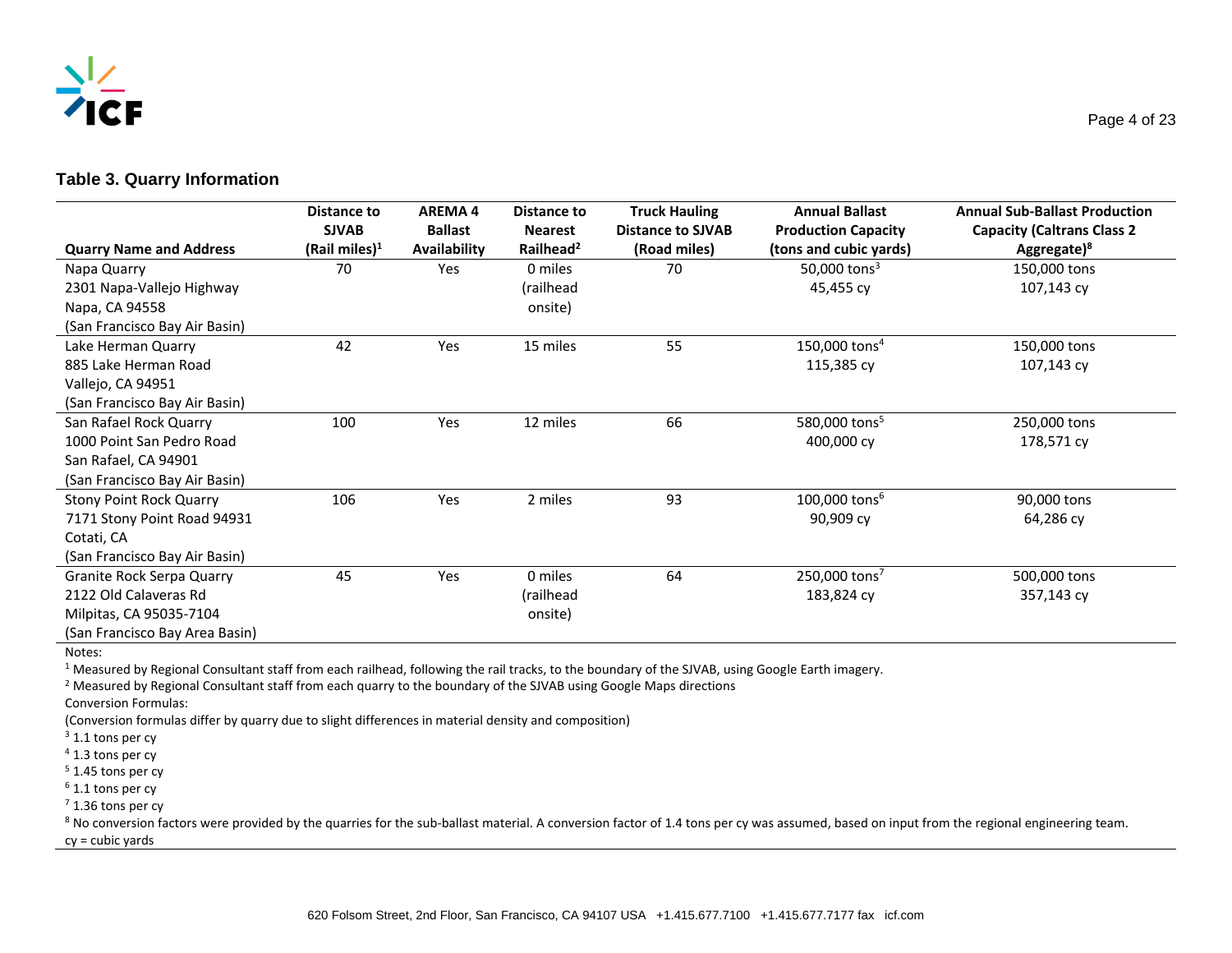

## **Methodology for Developing Ballast Hauling Scenarios**

Based on the total quantities of ballast and sub-ballast material that would be transported for each of the four wye alternatives—SR152N Rd 13, SR152N Rd 19, Avenue 21 Rd 13, and SR152N Rd 11 —it was determined that the maximum amount of material to be transported occurs for the SR152N Rd 19 Alternative (1,060,814 tons/year of ballast and 669,611 tons/year of sub-ballast). There are no alternatives for the Ranch Road to Merced Variation; thus, a maximum-case alternative assumption is not necessary.

To provide a conservative estimate of emissions that would occur in the SFBAAB for the Central Valley Wye alternatives, it was assumed that the maximum material amounts would be used for this analysis (i.e., this analysis estimates emissions associated with the SR152N Rd 19 Alternative). The actual hauling scenarios that would occur during construction are not known at this time. Thus, six potential total hauling scenarios for both ballast and sub-ballast material for the four wye alternatives, were developed for the quarries listed in Table 3. For the same reasons six scenarios were also developed for the Ranch Road to Merced Variation. These scenarios were developed to provide a reasonable range of potential criteria pollutant and GHG emissions that might be generated by material hauling activities. Even the lower end of the range would be a conservative estimate, because, as discussed above, the maximum amount of material that could be needed for any of the Central Valley Wye alternatives was assumed to be used. The scenarios characterize a range of combinations of supply from the different quarries, representing worst case scenarios (where the quarries that are the greatest distance from the SJVAB are used to their maximum capacity) and less intensive scenarios (where the quarries that are the closest to the SJVAB are used for material) for both truck and rail methods of transport.

Construction of the Central Valley Wye alternatives and Ranch Road to Merced Variation are anticipated to occur in different years; thus, the potential for overlap was not considered.

## **Central Valley Wye Alternatives - Ballast**

- **Scenario 1:** Maximum ballast from quarries that are furthest away in rail miles from the SJVAB. Haul ballast by truck to the nearest railhead, then by rail the remainder of the distance. This scenario involves utilizing the quarries that are furthest away from the SJVAB in terms of rail miles and minimizing, to the extent possible, material from the closest quarry (Lake Herman Quarry). This represents the maximum emissions-intensive scenario for rail hauling.
- **Scenario 2:** Maximum ballast from quarries that are furthest away in rail miles from the SJVAB. This scenario follows the same assumptions as Scenario 1, except for the method of transport (truck instead of rail). Although this scenario maximizes the amount of material from the furthest away quarries, it is similar to the other truck-hauling scenarios described here in terms of emissions intensity, because the truck-miles from the quarries to the SJVAB border are similar for all truck-hauling scenarios.
- **Scenario 3:** Maximum ballast hauled from quarries that are closest to the SJVAB in terms of rail miles. Haul ballast by truck to the nearest railhead, then by rail the remainder of the distance.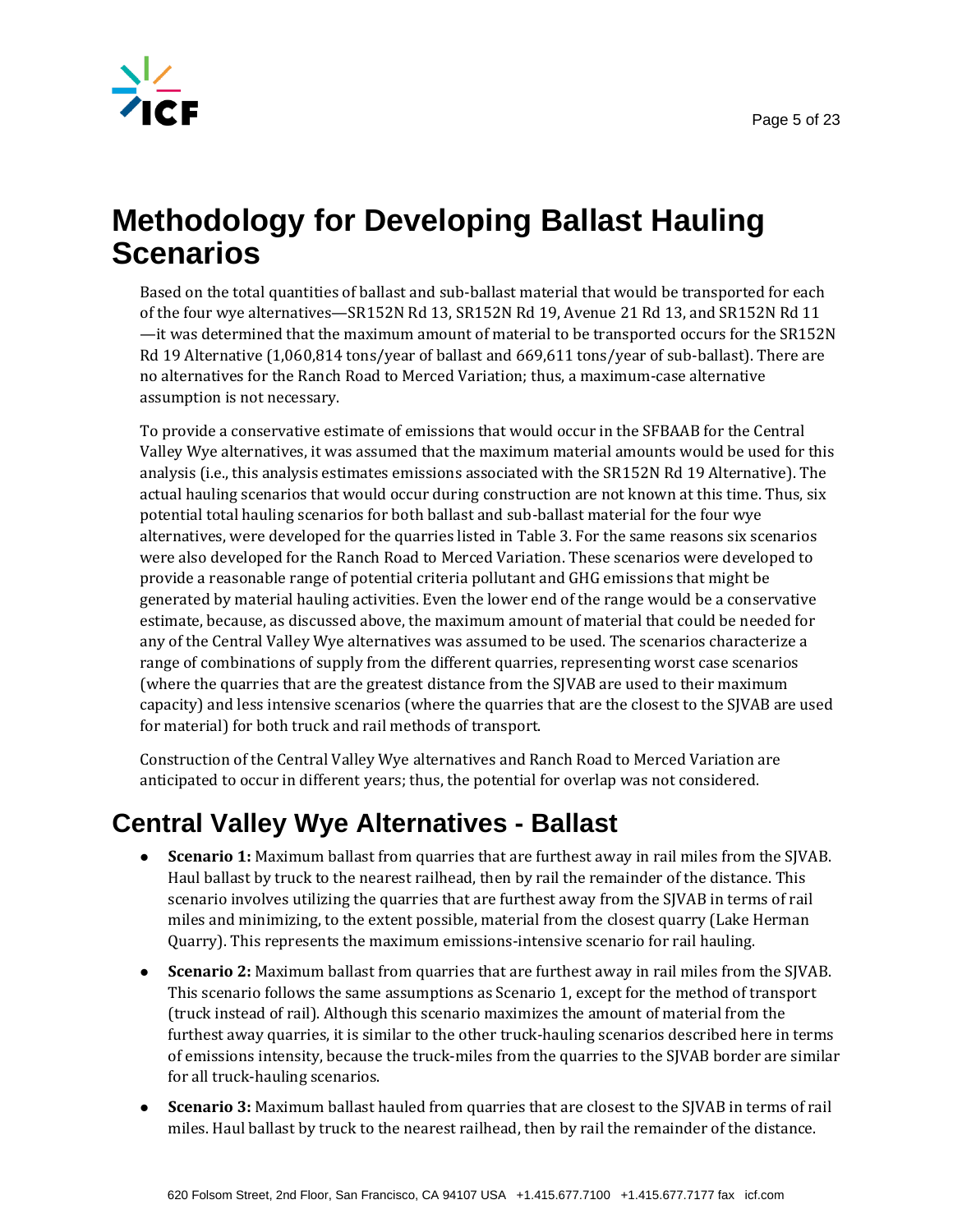

This scenario involves utilizing the quarries that are closest to the SJVAB in terms of rail miles and minimizing, to the extent possible, material from the furthest quarry (Stony Point Rock Quarry). This represents a lower emissions-intensive scenario for rail hauling, along with Scenario 5 (described below).

- **Scenario 4:** Maximum ballast from quarries that are closest to the SJVAB in terms of rail miles. This scenario follows the same assumptions as Scenario 3, except for the method of transport (truck instead of rail). Although this scenario minimizes the amount of material from the furthest away quarry (Stony Point Rock Quarry), it is similar to the other truck-hauling scenarios described here in terms of emissions intensity, because the truck-miles from the quarries to the SJVAB border are similar for all truck-hauling scenarios.
- **Scenario 5:** Minimize ballast from 2nd furthest quarry to the SJVAB in terms of rail miles. Haul ballast by truck to the nearest railhead, then by rail the remainder of the distance. This scenario involves minimizing material from the  $2<sup>nd</sup>$  furthest quarry from the SJVAB (San Rafael Rock Quarry). Because the San Rafael Quarry (minimized in this scenario) is a similar distance from the Stony Point Rock Quarry (minimized in Scenario 3), this represents a lower emissionsintensive scenario for rail hauling, along with Scenario 3 (described above).
- **Scenario 6:** Minimize ballast from 2nd furthest quarry to the SJVAB in terms of rail miles. This scenario follows the same assumptions as Scenario 5, except for the method of transport (truck instead of rail). Although this scenario minimizes the amount of material from a quarry further away (San Rafael Rock Quarry), it is similar to the other truck-hauling scenarios described here in terms of emissions intensity, because the truck-miles from the quarries to the SJVAB border are similar for all truck-hauling scenarios.

### **Central Valley Wye Alternatives - Sub-Ballast**

- **Scenario 1:** Maximum sub-ballast from quarries that are furthest away in rail miles from the SJVAB. Haul ballast by truck to the nearest railhead, then by rail the remainder of the distance. This scenario involves utilizing the quarries that are furthest away from the SJVAB in terms of rail miles and minimizing, to the extent possible, material from the closest quarries (Granite Rock Serpa Quarry and Lake Herman Quarry). This represents the maximum emissionsintensive scenario for rail hauling.
- **Scenario 2:** Maximum sub-ballast from quarries that are furthest away in truck miles from the SJVAB. This scenario follows the same assumptions as Scenario 1, except for the method of transport (truck instead of rail). Although this scenario maximizes the amount of material from the furthest away quarries, it is similar to the other truck-hauling scenarios described here in terms of emissions intensity, because the truck-miles from the quarries to the SJVAB border are similar for all truck-hauling scenarios.
- **Scenario 3:** Maximum sub-ballast hauled from quarries that are closest to the SJVAB in terms of rail miles. Haul sub-ballast by truck to the nearest railhead, then by rail the remainder of the distance. This scenario involves utilizing only the three quarries that are closest to the SJVAB in terms of rail miles (Lake Herman Quarry, Granite Rock Serpa Quarry, and Napa Quarry). No other quarries would be utilized under this scenario. This represents the lowest emissionsintensive scenario for rail hauling.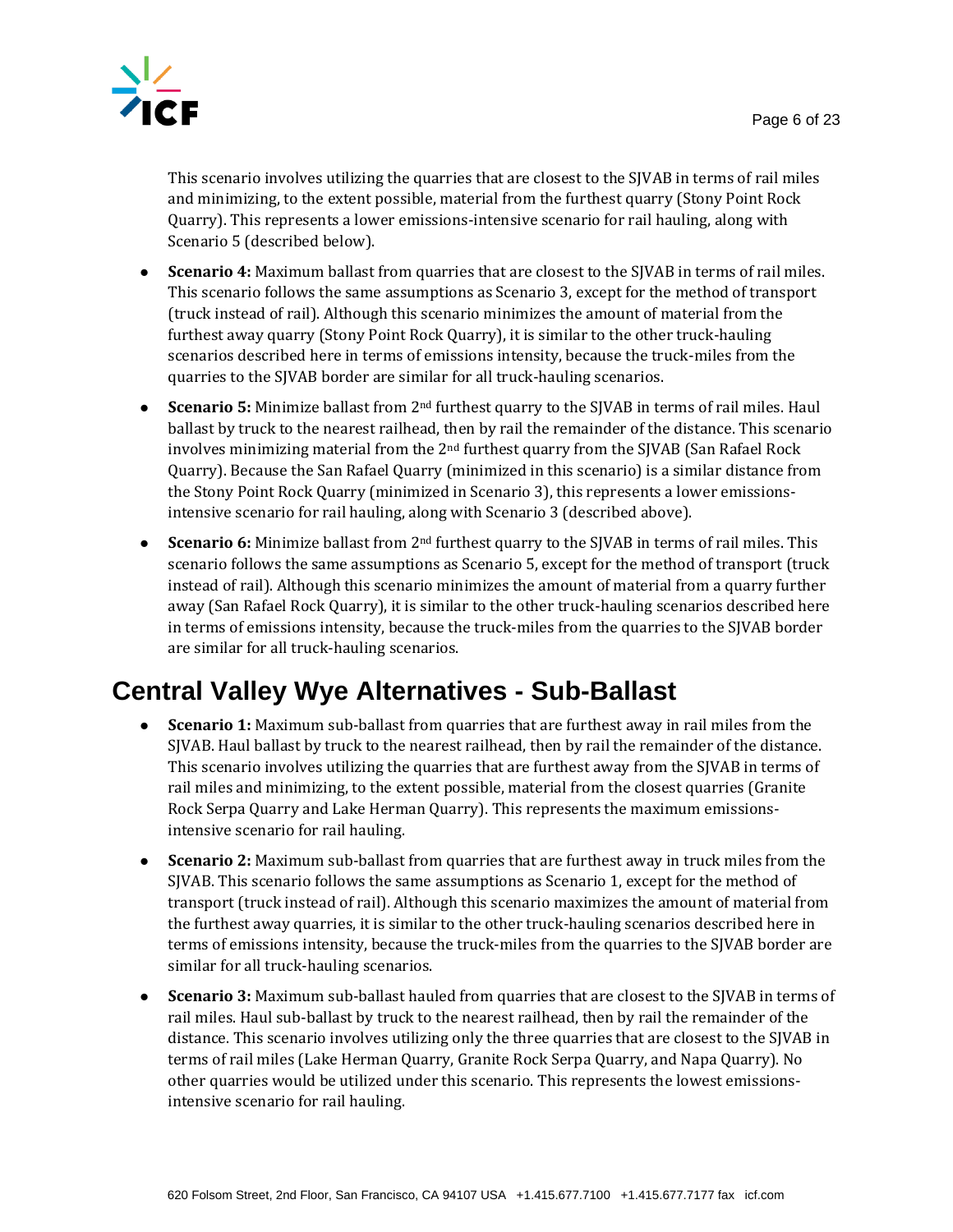

- **Scenario 4:** Maximum sub-ballast from quarries that are closest to the SJVAB in terms of rail miles. This scenario follows the same assumptions as Scenario 3, except for the method of transport (truck instead of rail). Although this scenario only utilizes three quarries that are the closest to the SJVAB in terms of rail miles, it is similar to the other truck-hauling scenarios described here in terms of emissions intensity, because the truck-miles from the quarries to the SJVAB border are similar for all truck-hauling scenarios.
- **Scenario 5:** Minimize sub-ballast from San Rafael Quarry and Granite Rock Serpa Quarry, haul maximum sub-ballast from all other quarries, by rail. Haul sub-ballast by truck to the nearest railhead, then by rail the remainder of the distance. This scenario involves hauling sub-ballast from Napa Quarry, Lake Herman Quarry, and Stony Point Quarry. San Rafael Quarry would not be used and sub-ballast from Granite Rock Serpa Quarry would be minimized. This represents a moderate emissions-intensive scenario for rail hauling.
- **Scenario 6:** Minimize sub-ballast from San Rafael Quarry and Granite Rock Serpa Quarry, haul maximum sub-ballast from all other quarries, by truck. This scenario follows the same assumptions as Scenario 5, except for the method of transport (truck instead of rail). This scenario is similar to the other truck-hauling scenarios described here in terms of emissions intensity, because the truck-miles from the quarries to the SJVAB border are similar for all truck-hauling scenarios.

### **Ranch Road to Merced Variation - Ballast**

- **Scenario 1:** All ballast hauled from Lake Herman Quarry by rail. Haul ballast by truck to the nearest railhead, then by rail the remainder of the distance. Because this scenario involves the quarry that is the smallest amount of rail miles from the SJVAB border, this represents the least emissions-intensive scenario for rail hauling.
- **Scenario 2:** All ballast hauled from Lake Herman Quarry by truck only. This scenario follows the same assumptions as Scenario 1, except for the method of transport (truck instead of rail). This scenario would involve the least amount of truck miles and is thus the least-emissions intensive scenario for truck hauling.
- **Scenario 3:** Maximum ballast hauled from Napa Quarry up to production limits, with the balance covered by Lake Herman Quarry, by rail. Haul ballast by truck to the nearest railhead, then by rail the remainder of the distance. Because the Napa Quarry is a moderate rail-distance from the SJVAB border, relative to the other quarries, this represents a moderately emissionsintensive scenario.
- **Scenario 4:** Maximum ballast hauled from Napa Quarry, with the balance covered by Lake Herman Quarry, by truck only. This scenario follows the same assumptions as Scenario 3, except for the method of transport (truck instead of rail). This scenario would involve a moderate amount of truck miles, relative to Scenarios 2 and 6, and is thus a moderately-emissions intensive scenario for truck hauling.
- **Scenario 5:** Maximum Ballast from Stony Point Rock Quarry up to production limits, with the balance covered by San Rafael Rock Quarry, all by rail. Haul ballast by truck to the nearest railhead, then by rail the remainder of the distance. Because the Stony Point and San Rafael quarries are the furthest rail-distance to the SJVAB border, this represents the maximum emissions-intensive scenario for rail hauling.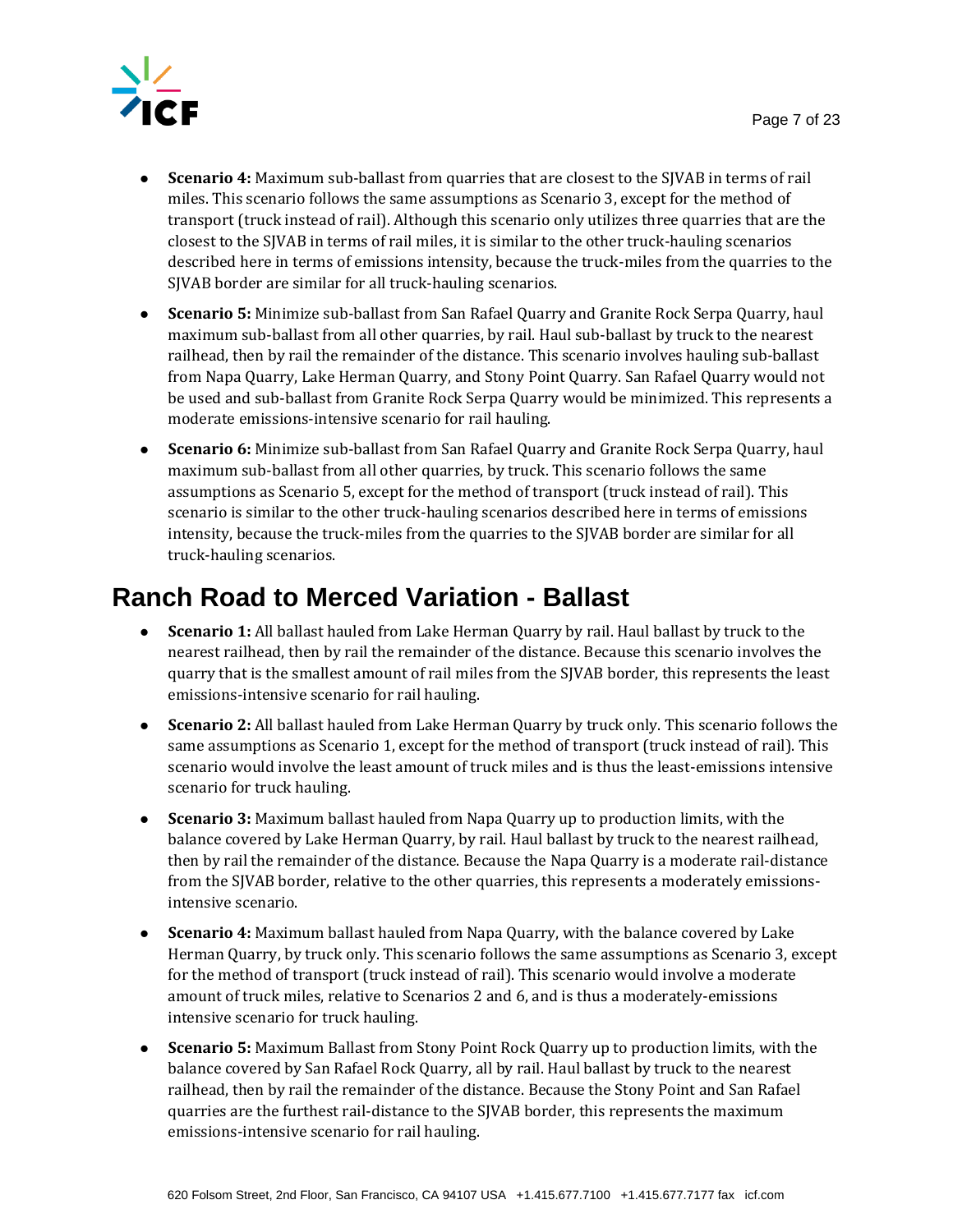

 **Scenario 6:** Maximum Ballast from Stony Point Rock Quarry up to production limits, with the balance covered by San Rafael Rock Quarry, all by truck only. This scenario follows the same assumptions as Scenario 5, except for the method of transport (truck instead of rail). This scenario would involve the highest amount of truck miles and is thus the most emissionsintensive scenario for truck hauling.

## **Ranch Road to Merced Variation – Sub-Ballast**

- **Scenario 1:** All sub-ballast hauled from Lake Herman Quarry by rail. Haul sub-ballast by truck to the nearest railhead, then by rail the remainder of the distance. Because this scenario involves the quarry that is the smallest amount of rail miles from the SJVAB border, this represents one of the least emissions-intensive scenario for rail hauling along with Scenario 5.
- **Scenario 2:** All ballast hauled from Lake Herman Quarry by truck only. This scenario follows the same assumptions as Scenario 1, except for the method of transport (truck instead of rail). This scenario would involve the least amount of truck miles and is thus the least-emissions intensive scenario for truck hauling.
- **Scenario 3:** All ballast hauled from Stony Point Quarry by rail. Haul ballast by truck to the nearest railhead, then by rail the remainder of the distance. Because the Stony Point Quarry is the greatest rail-distance from the SJVAB border, this represents the most emissions-intensive scenario.
- **Scenario 4:** All ballast hauled from Stony Point Quarry by truck only. This scenario follows the same assumptions as Scenario 3, except for the method of transport (truck instead of rail). This scenario would involve the greatest amount of truck miles and is thus the most emissionsintensive scenario for truck hauling.
- **Scenario 5:** All ballast from Granite Rock Serpa Quarry, by rail. Because the Granite Rock Serpa Quarry is one of the closest quarries in terms of rail miles to the SJVAB border, this represents one of the least emissions-intensive scenarios for rail hauling along with Scenario 1.
- **Scenario 6:** All ballast from Granite Rock Serpa Quarry, by truck only. This scenario follows the same assumptions as Scenario 5, except for the method of transport (truck instead of rail). This scenario would involve the second highest amount of truck miles and is thus a moderately emissions-intensive scenario for truck hauling.

Tables 4 through 7 show the amounts of ballast and sub-ballast material that would be provided by each quarry for all Central Valley Wye alternatives and Ranch Road to Merced Variation scenarios. The material amounts in Tables 4 through 9 have been determined based on the descriptions above.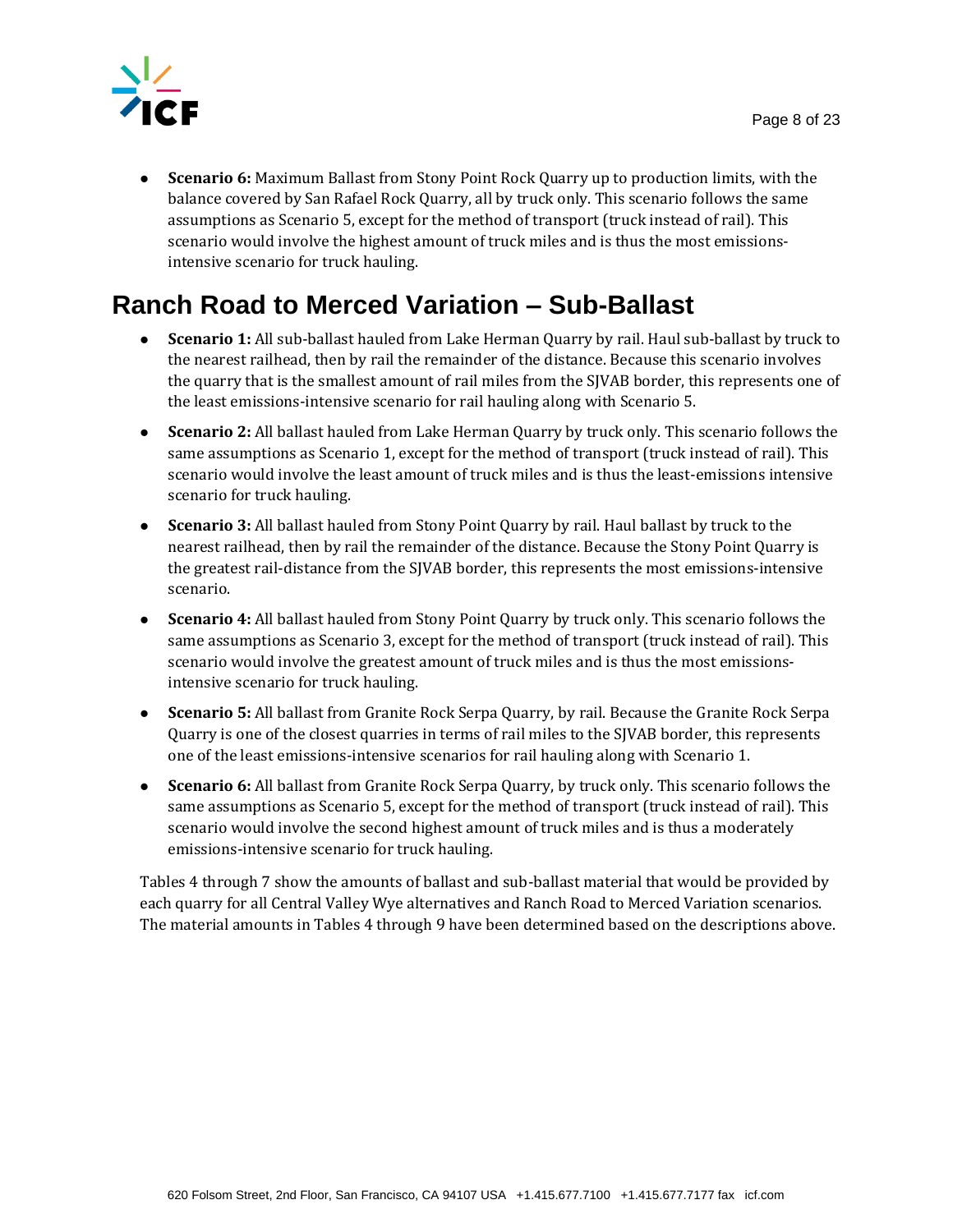

**Table 4. Central Valley Wye Alternatives – Amount of Ballast Material Hauled from Each Quarry for Scenarios 1-6 (tons per year / cubic yards per year)<sup>1</sup>**

|                         | <b>Scenario</b>                                                                                                                                                              |                     |                     |                     |                     |                     |
|-------------------------|------------------------------------------------------------------------------------------------------------------------------------------------------------------------------|---------------------|---------------------|---------------------|---------------------|---------------------|
| <b>Quarry Name</b>      | 1                                                                                                                                                                            | 2                   | 3                   | 4                   | 5                   | 6                   |
| Napa Quarry             |                                                                                                                                                                              |                     |                     |                     |                     |                     |
| Rail                    | 50,000 / 45,455                                                                                                                                                              |                     | 50,000 / 45,455     |                     | 50,000 / 45,455     |                     |
| Truck                   |                                                                                                                                                                              | 50,000 / 45,455     |                     | 50,000 / 45,455     |                     | 50,000 / 45,455     |
| Lake Herman Quarry      |                                                                                                                                                                              |                     |                     |                     |                     |                     |
| Rail                    | 80,814 / 62,164                                                                                                                                                              |                     | 150,000 / 115,385   |                     | 150,000 / 115,385   |                     |
| Truck                   |                                                                                                                                                                              | 80,814 / 62,164     |                     | 150,000 / 115,385   |                     | 150,000 / 115,385   |
| San Rafael Rock         |                                                                                                                                                                              |                     |                     |                     |                     |                     |
| Quarry                  |                                                                                                                                                                              |                     |                     |                     |                     |                     |
| Rail                    | 580,000 / 400,000                                                                                                                                                            |                     | 580,000 / 400,000   |                     | 510,814 / 352,285   |                     |
| Truck                   |                                                                                                                                                                              | 580,000 / 400,000   |                     | 580,000 / 400,000   |                     | 510,814 / 352,285   |
| <b>Stony Point Rock</b> |                                                                                                                                                                              |                     |                     |                     |                     |                     |
| Quarry                  |                                                                                                                                                                              |                     |                     |                     |                     |                     |
| Rail                    | 100,000 / 90,909                                                                                                                                                             |                     | 30,814 / 28,013     |                     | 100,000 / 90,909    |                     |
| Truck                   |                                                                                                                                                                              | 100,000 / 90,909    |                     | 30,814 / 28,013     |                     | 100,000 / 90,909    |
| Granite Rock Serpa      |                                                                                                                                                                              |                     |                     |                     |                     |                     |
| Quarry                  |                                                                                                                                                                              |                     |                     |                     |                     |                     |
| Rail                    | 250,000 / 183,824                                                                                                                                                            |                     | 250,000 / 183,824   |                     | 250,000 / 183,824   |                     |
| Truck                   |                                                                                                                                                                              | 250,000 / 183,824   |                     | 250,000 / 183,824   |                     | 250,000 / 183,824   |
| Total                   | 1,060,814 / 782,352                                                                                                                                                          | 1,060,814 / 782,352 | 1,060,814 / 772,675 | 1,060,814 / 772,675 | 1,060,814 / 787,857 | 1,060,814 / 787,857 |
| Notes:                  | The tetal entirement minimum because to become of differences in the bellest communica feature between the seal and subismental Central Of feature seams and feature feature |                     |                     |                     |                     |                     |

<sup>1</sup> The total cubic yard values vary by scenario because of differences in the ballast conversion factors between tons and cubic yards. See Table 3 for the conversion factors.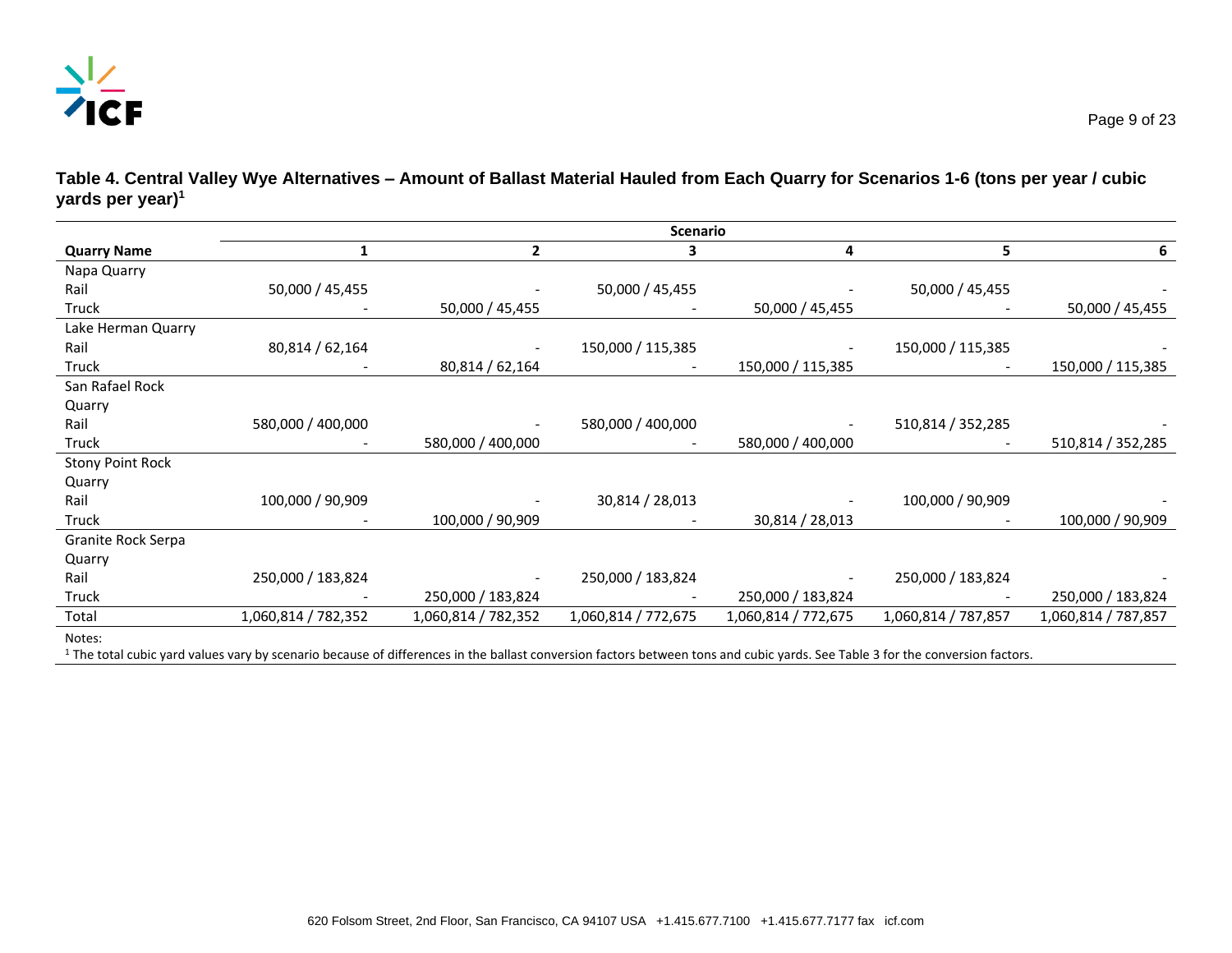

**Table 5. Central Valley Wye Alternatives – Amount of Sub-Ballast Material Hauled from Each Quarry for Scenarios 1-6 (tons per year / cubic yards per year)<sup>1</sup>**

|                                                                 | <b>Scenario</b>   |                   |                          |                          |                   |                   |
|-----------------------------------------------------------------|-------------------|-------------------|--------------------------|--------------------------|-------------------|-------------------|
| <b>Quarry Name</b>                                              |                   | 2                 |                          | 4                        | 5.                | 6                 |
| Napa Quarry                                                     |                   |                   |                          |                          |                   |                   |
| Rail                                                            | 150,000 / 107,143 |                   | 19,611 / 14,008          |                          | 150,000 / 107,143 |                   |
| Truck                                                           |                   | 150,000 / 107,143 |                          | 19,611 / 14,008          |                   | 150,000 / 107,143 |
| Lake Herman Quarry                                              |                   |                   |                          |                          |                   |                   |
| Rail                                                            |                   |                   | 150,000 / 107,143        |                          | 150,000 / 107,143 |                   |
| Truck                                                           |                   |                   |                          | 150,000 / 107,143        |                   | 150,000 / 107,143 |
| San Rafael Rock Quarry                                          |                   |                   |                          |                          |                   |                   |
| Rail                                                            | 250,000 / 178,571 |                   |                          |                          |                   |                   |
| Truck                                                           | ۰                 | 250,000 / 178,571 | $\overline{\phantom{0}}$ | $\overline{\phantom{a}}$ |                   |                   |
| <b>Stony Point Rock Quarry</b>                                  |                   |                   |                          |                          |                   |                   |
| Rail                                                            | 90,000 / 64,286   |                   |                          |                          | 90,000 / 64,286   |                   |
| Truck                                                           |                   | 90,000 / 64,286   |                          |                          |                   | 90,000 / 64,286   |
| <b>Granite Rock Serpa Quarry</b>                                |                   |                   |                          |                          |                   |                   |
| Rail                                                            | 179,611 / 128,294 |                   | 500,000 / 357,143        |                          | 279,611 / 199,722 |                   |
| Truck                                                           |                   | 179,611 / 128,294 |                          | 500,000 / 357,143        |                   | 279,611 / 199,722 |
| Total                                                           | 669,611 / 478,294 | 669,611 / 478,294 | 669,611 / 478,294        | 669,611 / 478,294        | 669,611 / 478,294 | 669,611 / 478,294 |
| Notes:                                                          |                   |                   |                          |                          |                   |                   |
| $1$ A conversion factor of 1.4 tons per cubic yard was assumed. |                   |                   |                          |                          |                   |                   |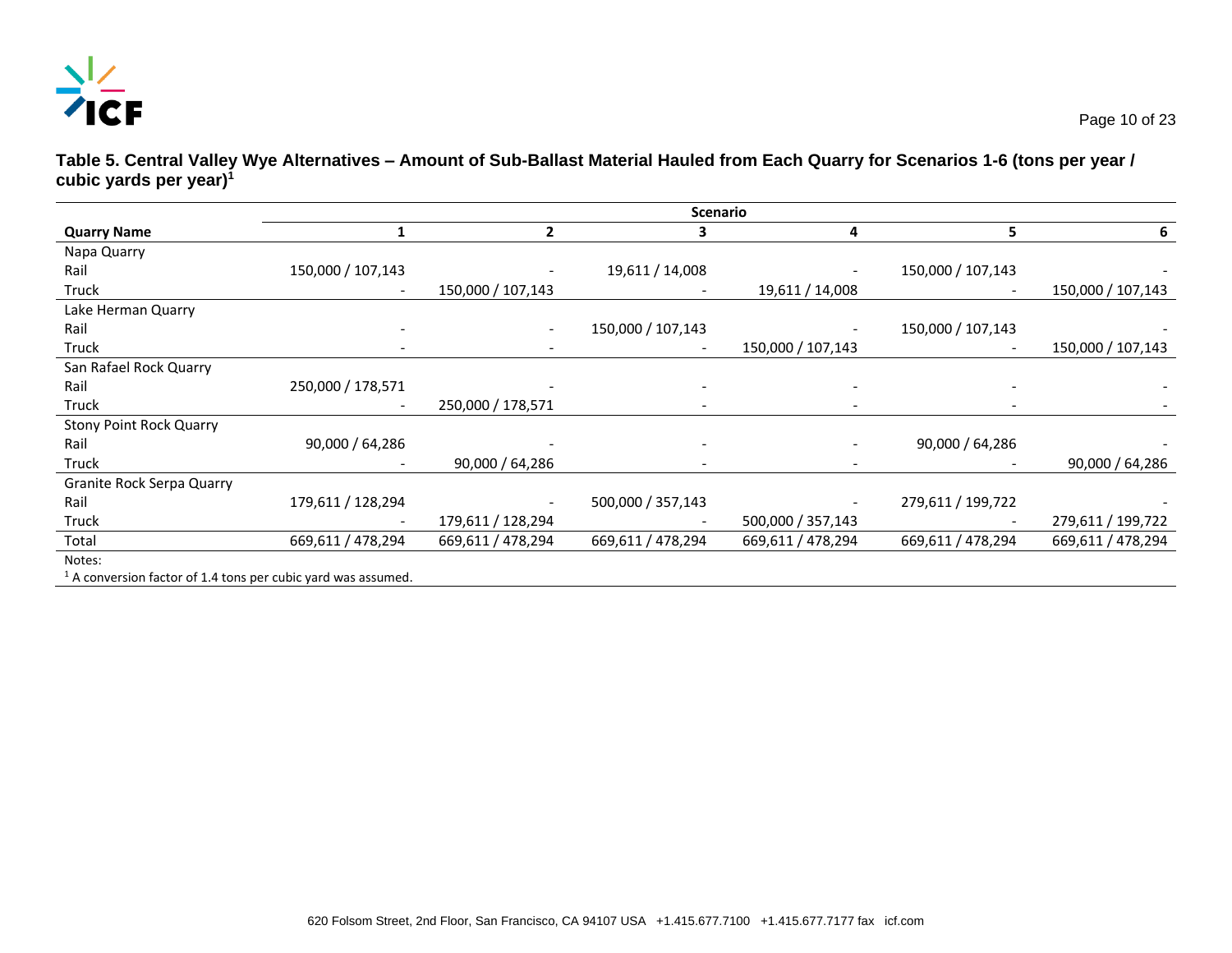

**Table 6. Ranch Road to Merced Variation - Amount of Ballast Material Hauled from Each Quarry for Scenarios 1-6 (tons per year / cubic yards per year)<sup>1</sup>**

|                                  | <b>Scenario</b>          |                          |                          |                  |                          |                  |
|----------------------------------|--------------------------|--------------------------|--------------------------|------------------|--------------------------|------------------|
| <b>Quarry Name</b>               |                          | $\mathfrak z$            |                          | 4                | 5                        | 6                |
| Napa Quarry                      |                          |                          |                          |                  |                          |                  |
| Rail                             |                          |                          | 50,000 / 45,455          |                  |                          |                  |
| Truck                            | $\overline{\phantom{a}}$ | $\overline{\phantom{a}}$ |                          | 50,000 / 45,455  | $\overline{\phantom{a}}$ |                  |
| Lake Herman Quarry               |                          |                          |                          |                  |                          |                  |
| Rail                             | 106,281 / 81,755         |                          | 56,281 / 43,293          |                  |                          |                  |
| Truck                            |                          | 106,281 / 81,755         |                          | 56,281 / 43,293  |                          |                  |
| San Rafael Rock Quarry           |                          |                          |                          |                  |                          |                  |
| Rail                             |                          |                          | $\overline{\phantom{a}}$ |                  | 6,281/4,332              |                  |
| Truck                            |                          |                          | $\overline{\phantom{0}}$ |                  |                          | 6,281/4,332      |
| <b>Stony Point Rock Quarry</b>   |                          |                          |                          |                  |                          |                  |
| Rail                             |                          |                          |                          |                  | 100,000 / 90,909         |                  |
| Truck                            |                          |                          | $\overline{\phantom{0}}$ |                  |                          | 100,000 / 90,909 |
| <b>Granite Rock Serpa Quarry</b> |                          |                          |                          |                  |                          |                  |
| Rail                             |                          |                          |                          |                  |                          |                  |
| Truck                            |                          |                          |                          |                  |                          |                  |
| Total                            | 106,281 / 81,755         | 106,281 / 81,755         | 106,281 / 88,748         | 106,281 / 88,748 | 106,281 / 95,241         | 106,281 / 95,241 |
| Notes:                           |                          |                          |                          |                  |                          |                  |

<sup>1</sup> The total cubic yard values vary by scenario because of differences in the ballast conversion factors between tons and cubic yards. See Table 3 for the conversion factors.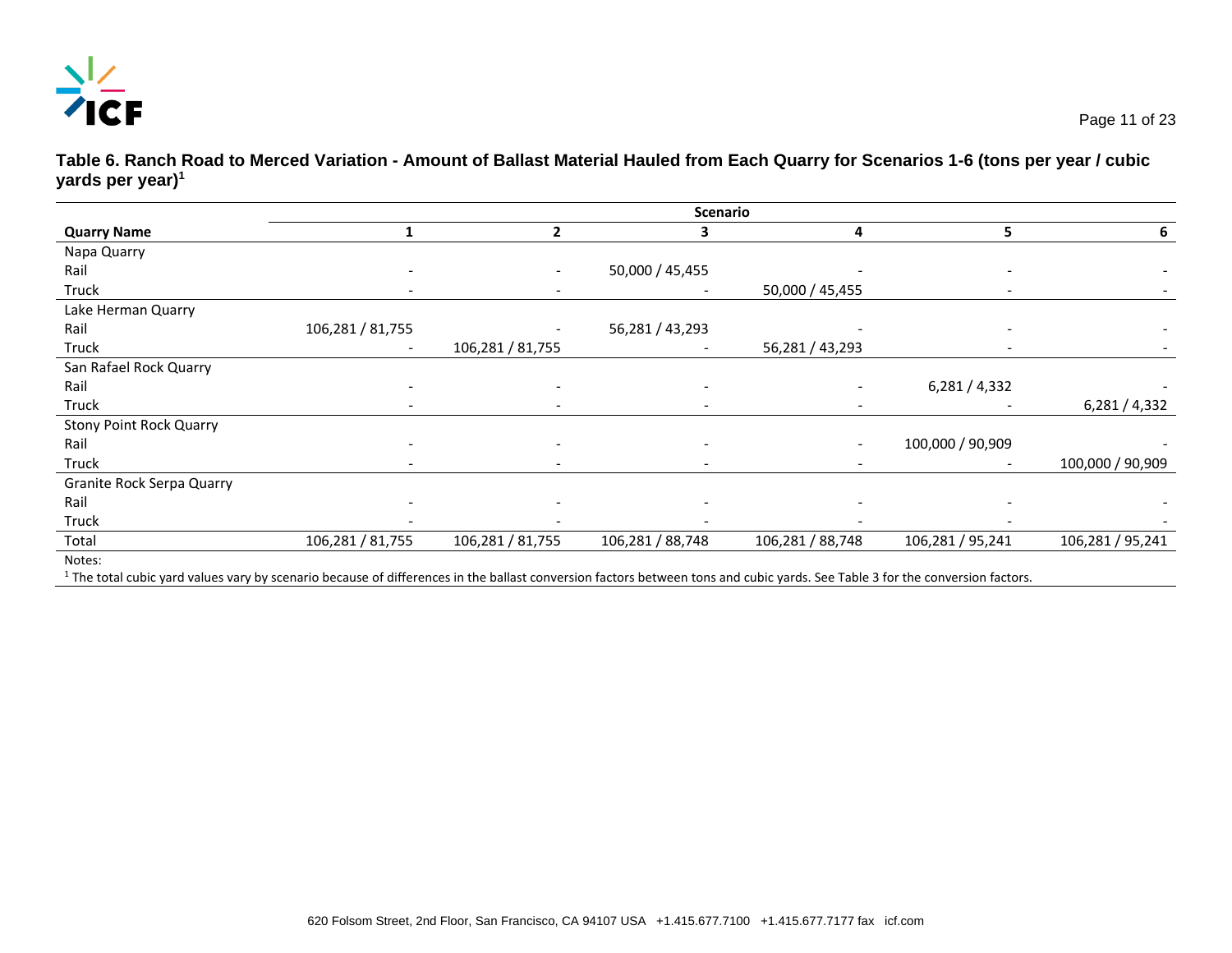

**Table 7. Ranch Road to Merced Variation - Amount of Sub-Ballast Material Hauled from Each Quarry for Scenarios 1-6 (tons per year / cubic yards per year)<sup>1</sup>**

|                                  |                          |                          | <b>Scenario</b>          |                          |                          |                |
|----------------------------------|--------------------------|--------------------------|--------------------------|--------------------------|--------------------------|----------------|
| <b>Quarry Name</b>               |                          | $\overline{2}$           | 3                        | 4                        | 5                        | 6              |
| Napa Quarry                      |                          |                          |                          |                          |                          |                |
| Rail                             |                          |                          |                          |                          |                          |                |
| Truck                            | $\overline{\phantom{0}}$ | $\sim$                   | $\overline{\phantom{a}}$ | $\overline{\phantom{a}}$ | $\overline{\phantom{a}}$ |                |
| Lake Herman Quarry               |                          |                          |                          |                          |                          |                |
| Rail                             | 12,787 / 9,134           |                          | $\overline{\phantom{a}}$ |                          |                          |                |
| Truck                            |                          | 12,787 / 9,134           | $\overline{\phantom{a}}$ | $\overline{\phantom{a}}$ | $\overline{\phantom{a}}$ |                |
| San Rafael Rock Quarry           |                          |                          |                          |                          |                          |                |
| Rail                             |                          | $\overline{\phantom{a}}$ |                          |                          |                          |                |
| Truck                            |                          | $\overline{\phantom{a}}$ | $\overline{\phantom{a}}$ |                          |                          |                |
| <b>Stony Point Rock Quarry</b>   |                          |                          |                          |                          |                          |                |
| Rail                             |                          |                          | 12,787 / 9,134           |                          |                          |                |
| Truck                            |                          | $\overline{\phantom{a}}$ | $\overline{\phantom{a}}$ | 12,787 / 9,134           |                          |                |
| <b>Granite Rock Serpa Quarry</b> |                          |                          |                          |                          |                          |                |
| Rail                             |                          |                          |                          |                          | 12,787 / 9,134           |                |
| Truck                            |                          |                          |                          |                          |                          | 12,787 / 9,134 |
| Total                            | 12,787 / 9,134           | 12,787 / 9,134           | 12,787 / 9,134           | 12,787 / 9,134           | 12,787 / 9,134           | 12,787 / 9,134 |
| Notes:                           |                          |                          |                          |                          |                          |                |

<sup>1</sup> The total cubic yard values vary by scenario because of differences in the ballast conversion factors between tons and cubic yards. See Table 3 for the conversion factors.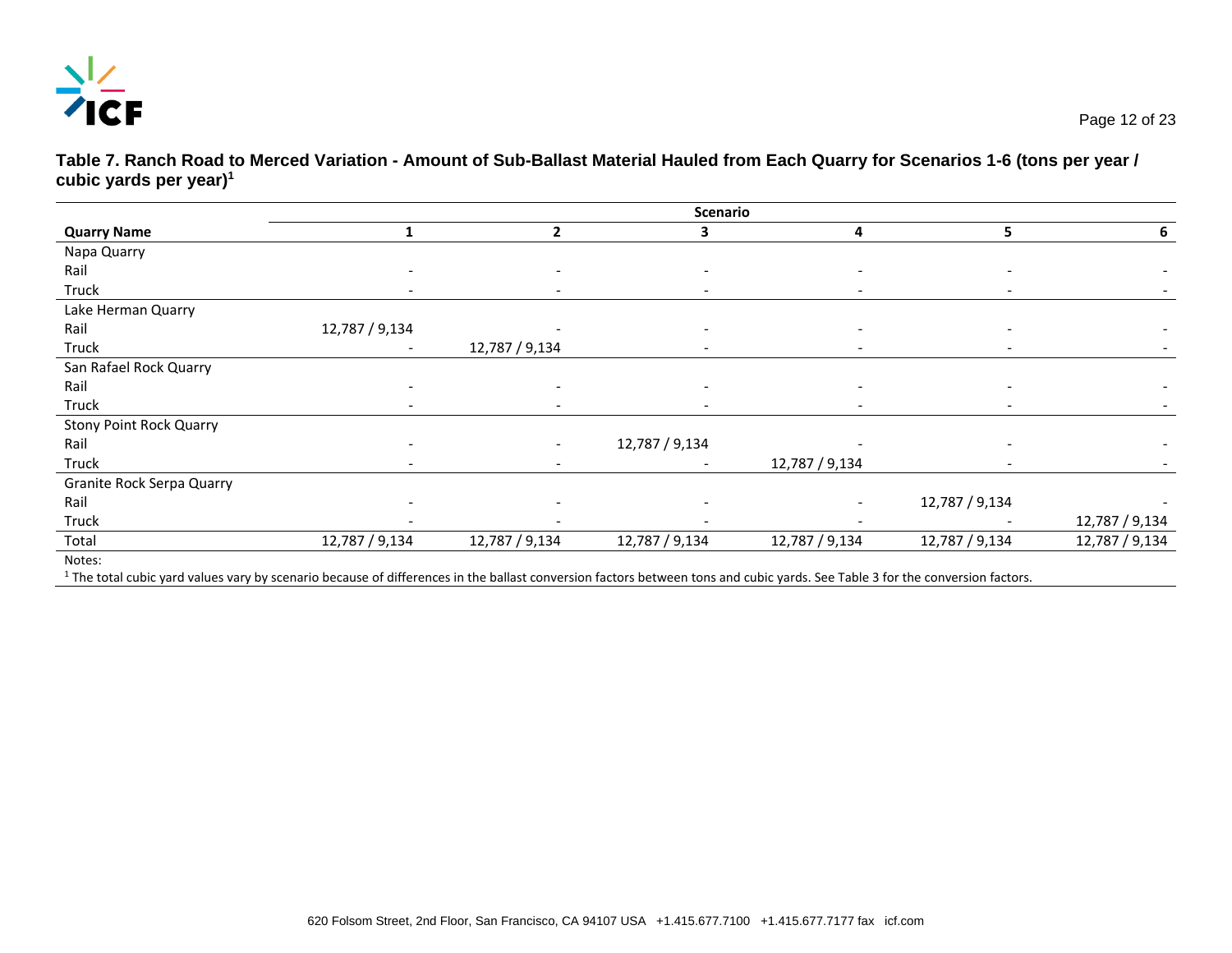



## **Considerations for the Criteria Pollutant and Greenhouse Gas Emissions Analysis**

The material quantities in Tables 4 through 7 for the six Central Valley Wye alternatives and six Ranch Road to Merced Variation scenarios were used to determine the pollutant emissions that would be generated outside of the SJVAB from ballast and sub-ballast material hauling activities for each construction phase. The criteria pollutants evaluated were carbon monoxide (CO), nitrogen oxide (NO<sub>X</sub>), particulate matter with a diameter of 10 micrometers or less (PM<sub>10</sub>), particulate matter with a diameter of 2.5 micrometers or less ( $PM_{2.5}$ ), reactive organic gases (ROG), and sulfur dioxide  $(SO<sub>2</sub>)$ . CO<sub>2</sub>e, including the contributions of methane  $(CH<sub>4</sub>)$  and nitrous oxide  $(N<sub>2</sub>O)$  was evaluated. Emissions were calculated by multiplying the mileage associated with each scenario by criteria pollutant and  $CO_2$  emission factors for rail and truck hauling.  $CO_2$  was converted into  $CO_2$ e using the U.S. Environmental Protection Agency's assumption that  $CH_4+N_2O$  is equal to approximately 5% of CO2 emissions (U.S. Environmental Protection Agency 2014). For rail emissions, the emission factors were multiplied by the material tonnage values, as the emission factors for trains are in grams perton-mile.

The distances between each quarry and the SJVAB border for rail hauling were estimated using Google Earth imagery from the railhead nearest to the quarry, and following the tracks to the SJVAB border. The distances between each quarry and the SJVAB border for truck hauling were estimated using Google Maps directions from the quarry to Chowchilla, and then subtracting the distance from the SJVAB border to Chowchilla.

Single hauling trip distances for each scenario were estimated by taking a weighted average, using the material quantities, of the quarry-to-SJVAB distances. For example, the trip distance associated with Central Valley Wye Alternatives Scenario 3 for ballast hauling is the weighted average of the quarry-to-SJVAB distance for each quarry. The weighting was based on the proportions of material quantities for each of the quarries.

Total hauling distances associated with each scenario were calculated by multiplying the number of truck trips needed by the single hauling trip distances associated with each scenario. The number of truck trips needed was determined by dividing the material quantities for each scenario by an assumed truck-hauling capacity of 25 tons per truck. This step is not necessary for rail hauling, because the emission factor used for trains is in units of grams per-ton-mile (see Table 8) and can be multiplied directly by the tons quantities for each scenario.

Table 8 provides the emission factors used in the analysis. Rail emission factors are based on the EPA document *Emission Factors for Locomotives* (U.S. Environmental Protection Agency 2009). Haul Truck emission factors are from EMFAC2014, based on the statewide fleet of heavy-heavy duty trucks and the default range of vehicle years spanning the previous 45 years.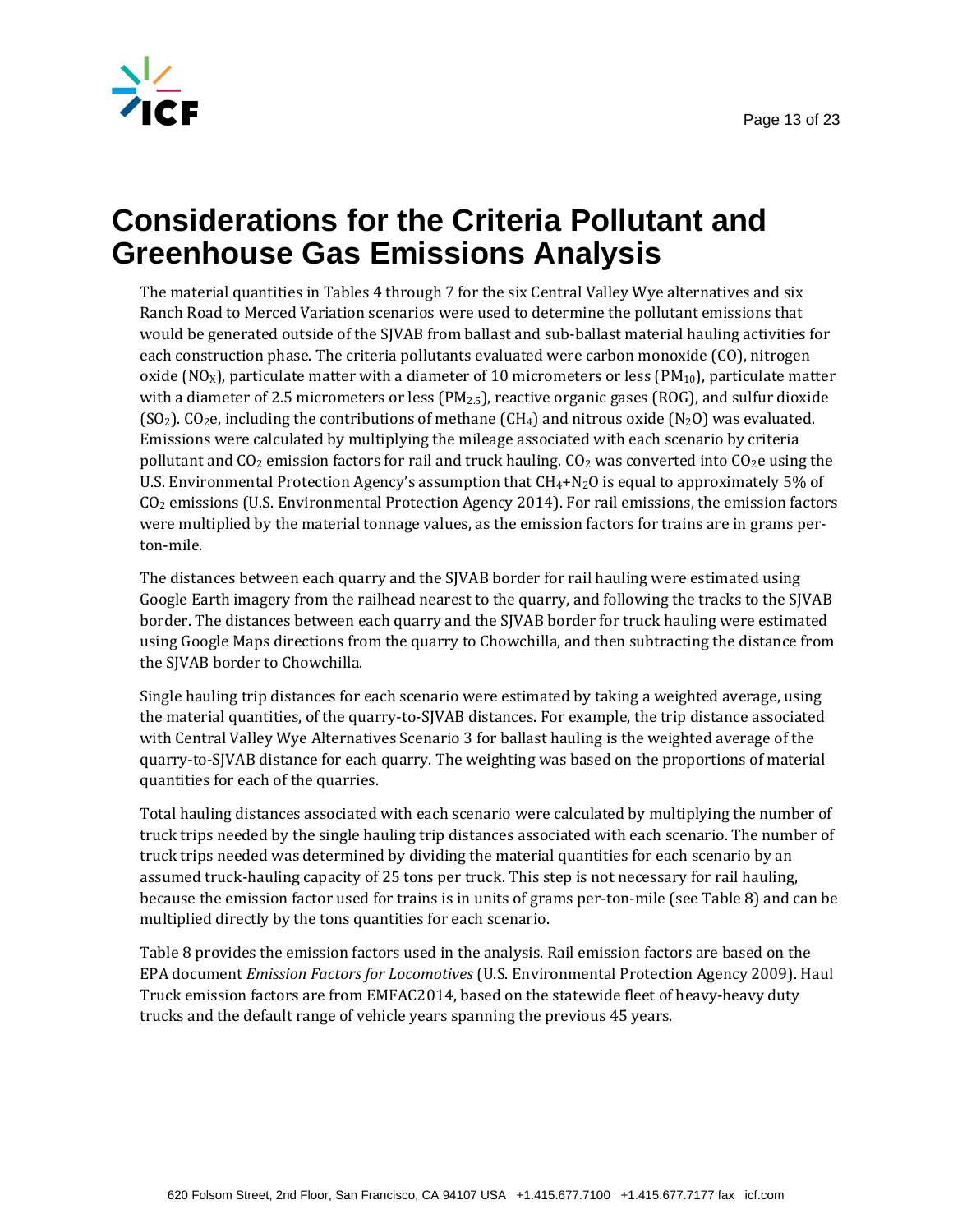

|                                           | <b>Emission Factors</b> |           |                       |           |                   |                 |                 |
|-------------------------------------------|-------------------------|-----------|-----------------------|-----------|-------------------|-----------------|-----------------|
| <b>Emission Source</b>                    | <b>ROG</b>              | <b>CO</b> | <b>NO<sub>x</sub></b> | $PM_{10}$ | PM <sub>2.5</sub> | SO <sub>2</sub> | CO <sub>2</sub> |
| Rail (grams per-ton-mile) <sup>1</sup>    |                         |           |                       |           |                   |                 |                 |
| 2020 <sup>2</sup>                         | 0.008                   | 0.056     | 0.207                 | 0.005     | 0.005             | 0.002           | 21.3            |
| $2021 - 2022^3$                           | 0.007                   | 0.056     | 0.186                 | 0.004     | 0.004             | 0.0002          | 21.3            |
| Haul Trucks (grams per-mile) <sup>4</sup> |                         |           |                       |           |                   |                 |                 |
| 2020 <sup>2</sup>                         | 0.05                    | 0.23      | 2.84                  | 0.12      | 0.05              | 0.02            | 1,410           |
| $2021 - 2022^3$                           | 0.05                    | 0.22      | 2.41                  | 0.11      | 0.05              | 0.02            | 1,395           |

#### **Table 8. Rail and Truck Emission Factors**

Notes:

<sup>1</sup> Based on a conversion factor of 479 ton-mile/gallon from the Association of American Railroads and grams/gallon emission factors from the EPA document *Emission Factors for Locomotives* (American Association of Railroads 2015 and U.S. Environmental Protection Agency 2009).

<sup>2</sup> 2020 emission factors were used for the Ranch Road to Merced Variation, because track work is anticipated to occur in 2020.

<sup>3</sup> 2021-2022 emission factors were used for the Central Valley Wye alternatives scenarios. Track work is anticipated to occur from December 2021 to December 2022. Thus, analysts calculated a multi-year weighted emission factor for trucks and locomotives based on the 2021 emission factors and number of days of track construction in 2021, and the 2022 emission factors and the number of days of track construction in 2022.

<sup>4</sup> Based on EMFAC2014 statewide fleet for heavy-heavy duty trucks, and default range of 45 years for vehicle model years.

For this analysis, the significance of the criteria pollutant emissions associated with hauling activities is determined by comparing the emissions to the emissions thresholds relevant to the SFBAAB, the basin in which all of the quarries that were considered in this analysis are located. The federal and state air quality attainment status of the SFBAAB, which determines the General Conformity *de minimis* thresholds that apply to the Central Valley Wye alternatives and the Ranch Road to Merced Variation, are shown in Table 9. These General Conformity *de minimis* thresholds that are applicable to the SFBAAB are shown in Table 10, and daily California Environmental Quality Act (CEQA) emissions thresholds for construction activities from the BAAQMD are shown in Table 11.

The BAAQMD's CEQA Guidelines do not identify a quantitative GHG emission threshold for construction-related emissions. Instead BAAQMD recommends that GHG emissions from construction be quantified and disclosed, and that a determination regarding the significance of these GHG emissions be made with respect to whether a project is consistent with the Assembly Bill 32 (AB 32) GHG emission reduction goals. The BAAQMD further recommends incorporation of best management practices to reduce GHG emissions during construction, as feasible and applicable. Best management practices applicable to the Central Valley Wye alternatives could include the use of alternative-fueled (e.g., biodiesel, electric) construction vehicles.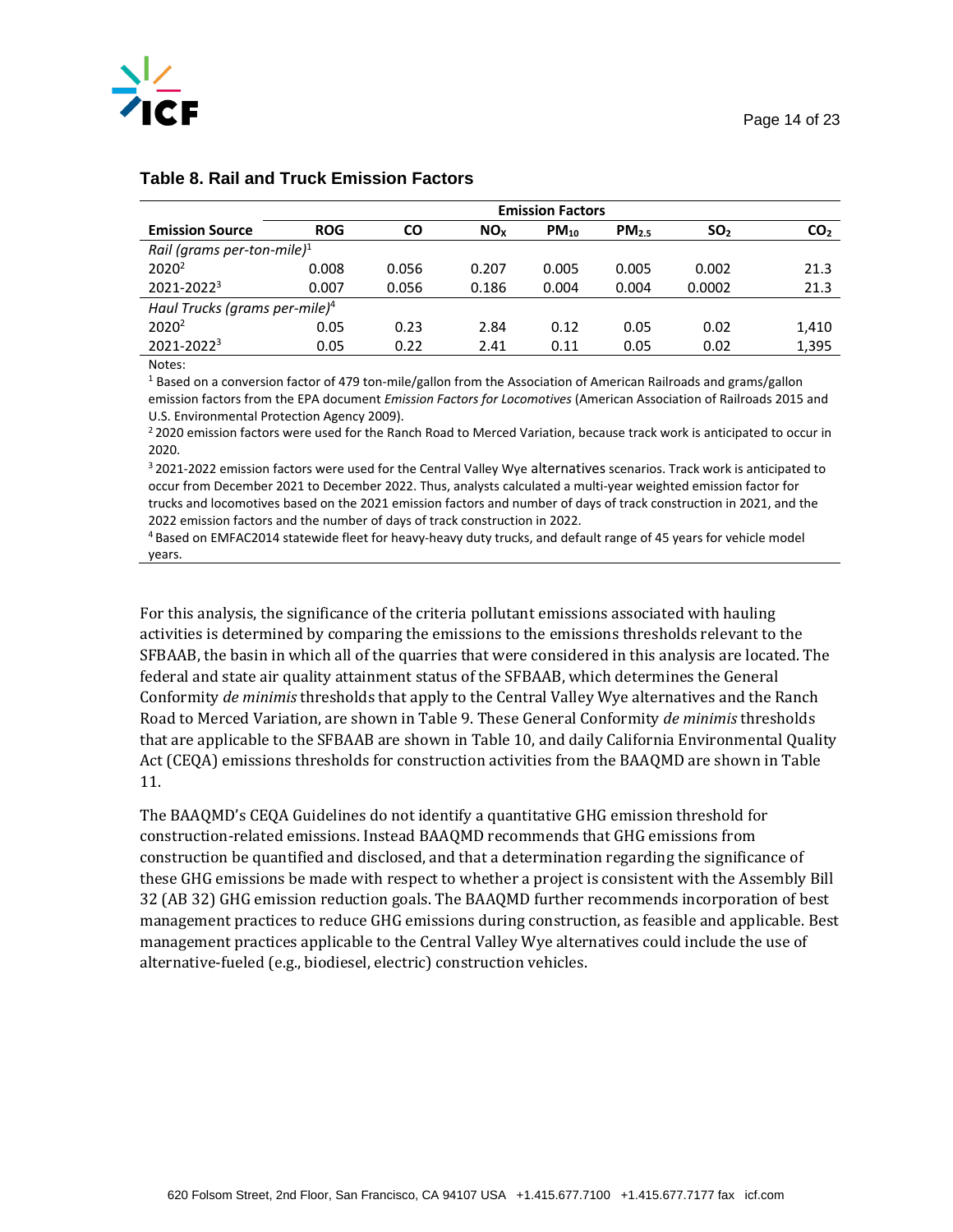

#### Page 15 of 23

| <b>Criteria Pollutant</b>            | <b>Federal Designation</b>    | <b>State Designation</b> |
|--------------------------------------|-------------------------------|--------------------------|
| $O_3$ (1-hour)                       | $-1$                          | Nonattainment            |
| $O_3$ (8-hour)                       | <b>Marginal Nonattainment</b> | Nonattainment            |
| CO.                                  | Maintenance                   | Attainment               |
| $PM_{10}$                            | Attainment                    | Nonattainment            |
| PM <sub>25</sub>                     | Nonattainment (2006)          | Nonattainment            |
| NO <sub>2</sub>                      | Attainment                    | Attainment               |
| SO <sub>2</sub>                      | Attainment                    | Attainment               |
| Lead                                 | Attainment (2008)             | Attainment               |
| <b>Sulfates</b>                      | (No Federal Standard)         | Attainment               |
| Hydrogen Sulfide                     | (No Federal Standard)         | Unclassified             |
| <b>Visibility Reducing Particles</b> | (No Federal Standard)         | Unclassified             |
| Sources:                             |                               |                          |
|                                      |                               |                          |

#### **Table 9. San Francisco Bay Area Air Basin Attainment Status**

California Air Resources Board. 2015 and 2017.

U.S. Environmental Protection Agency 2016.

Notes:

CO = carbon monoxide.

PM10 = particulate matter less than or equal to 10 microns.

PM2.5 = particulate matter less than or equal to 2.5 microns.

NO2 = nitrogen dioxide.

SO2 = sulfur dioxide.

1 The federal 1-hour standard of 12 parts per hundred million (pphm) was in effect from 1979 through June 15, 2005. The revoked standard is referenced here because it was employed for such a long period and because this benchmark is addressed in the state implementation plans.

#### **Table 10. General Conformity Rule** *de minimis* **Thresholds for the San Francisco Bay Area Air Basin**

| VOC or ROG (ozone precursor)      | 100 tons per year |
|-----------------------------------|-------------------|
| NOx (ozone precursor)             | 100 tons per year |
| PM2.5                             | 100 tons per year |
| CO.                               | 100 tons per year |
| Source:                           |                   |
| USEPA Title 40 CFR, Part 93, 1993 |                   |
| VOC = volatile organic compounds  |                   |
| ROG = reactive organic gas        |                   |
| $NOx = nitrous oxides$            |                   |
| $CO =$ carbon monoxide            |                   |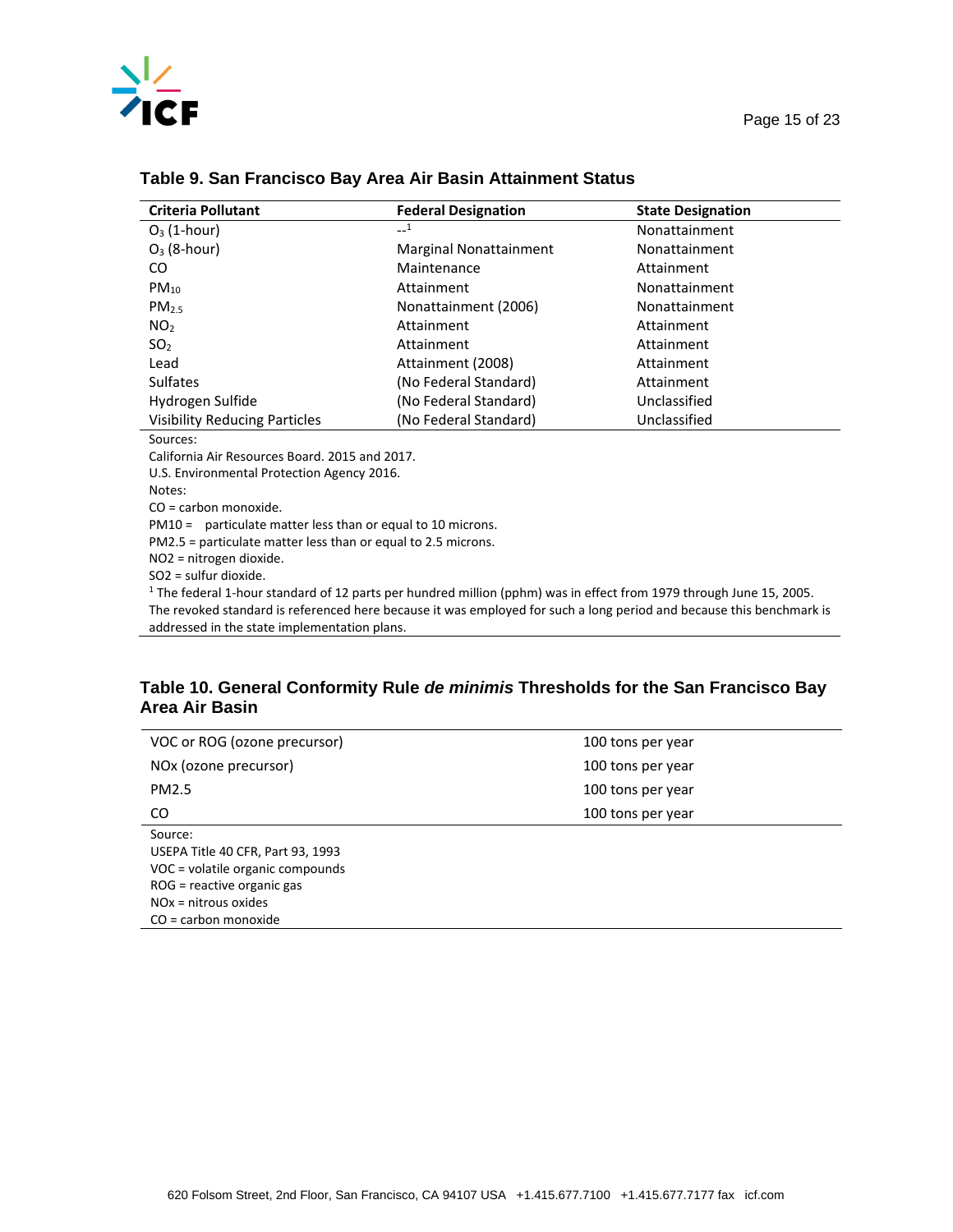

| <b>Pollutant</b>                                       | Construction              |  |  |  |
|--------------------------------------------------------|---------------------------|--|--|--|
| <b>ROG</b>                                             | 54 lbs./day               |  |  |  |
| <b>NOX</b>                                             | 54 lbs./day               |  |  |  |
| CO.                                                    |                           |  |  |  |
| PM10 (total)                                           |                           |  |  |  |
| PM10 (exhaust)                                         | 82 lbs./day               |  |  |  |
| PM2.5 (exhaust)                                        | 54 lbs./day               |  |  |  |
| PM10 /PM2.5 (fugitive dust)                            | Best management practices |  |  |  |
| Source: Bay Area Air Quality Management District. 2011 |                           |  |  |  |

**Table 11. Bay Area Air Quality Management District CEQA Thresholds** 

# **Annual Hauling Activity Emissions**

Annual criteria pollutant and GHG emissions associated with hauling the ballast and sub-ballast material during construction of the Central Valley Wye alternatives are shown in Tables 12 for the six potential hauling scenarios described above. Ballast and sub-ballast hauling would occur for approximately one year, from December 2021 to December 2022. In Table 12, the annual emissions are assessed against the General Conformity *de minimis* thresholds applicable to the SFBAAB (see Table 10). As shown in the tables below, annual emissions would be below the General Conformity *de minimis* thresholds.

Annual criteria pollutant and GHG emissions associated with hauling the Ranch Road to Merced Variation ballast and sub-ballast material are shown in Table 14. It was assumed that the hauling activities would occur for approximately one year, in 2020. As shown in Table 14, annual emissions for the Ranch Road to Merced Variation would be below the General Conformity *de minimis* thresholds.

# **Daily Hauling Activity Emissions**

Daily criteria pollutant emissions associated with hauling were approximated by dividing annual rail hauling emissions by 104, which assumes a rail hauling frequency of two times per week (2 x 52) weeks/year), and dividing annual truck hauling emissions by 260, which assumes 260 work days of truck hauling per year (5 days per week, 52 weeks per year).

Daily hauling emissions are shown in Tables 13 for the Central Valley Wye alternatives. Emissions associated with hauling would be below the BAAQMD daily construction thresholds for all pollutants except for NO<sub>X</sub>. NO<sub>X</sub> emissions would exceed the BAAQMD threshold for all six scenarios. NO<sub>X</sub> emissions would exceed the threshold by 127 pounds per day for the least emissions-intensive scenario (Scenario 4), and by 517 pounds per day for the most emissions-intensive scenario (Scenario 1).

To reduce  $NO<sub>X</sub>$  emissions to levels below the BAAQMD CEQA thresholds, emissions offsets can be purchased through the BAAQMD's Carl Moyer Program and other applicable BAAQMD incentive programs. With mitigation to purchase sufficient offsets through the Carl Moyer Program or other incentives program,  $NO<sub>X</sub>$  emissions would not exceed the BAAQMD thresholds for hauling activities.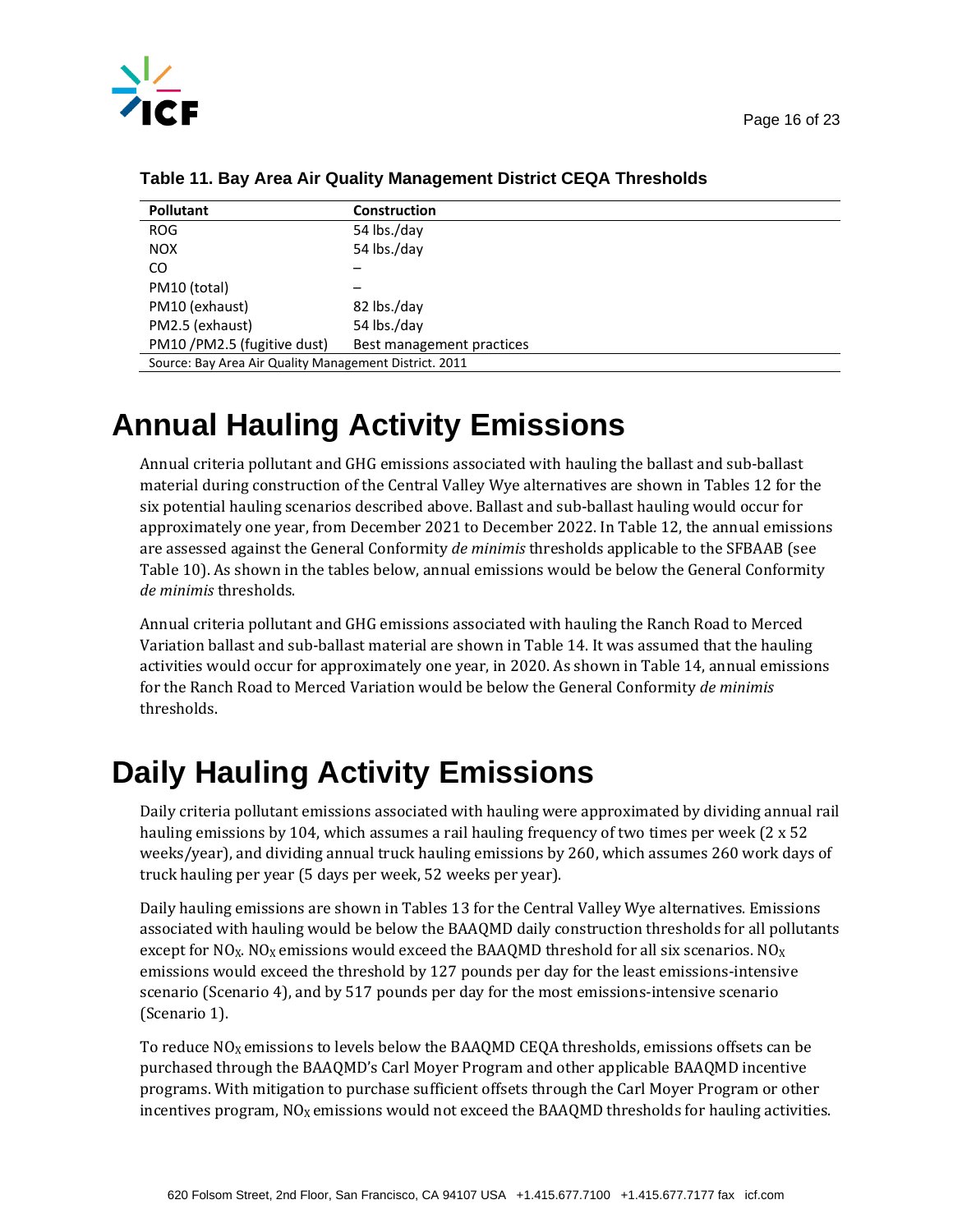

As shown in Table 15, daily criteria pollutant emissions for Ranch Road to Merced Variation material hauling would be below the BAAQMD daily construction threshold for all pollutants under all scenarios, so no emissions offsets would be required.

# **Greenhouse Gas Emissions**

While there are no BAAQMD or federal construction thresholds for GHGs, the BAAQMD advises that construction GHG emissions should be quantified and disclosed. Annual GHG emissions (in terms of CO2e) from Central Valley Wye alternatives hauling activities, as shown in Table 12, would be a maximum of 13,906 metric tons. Annual  $CO<sub>2</sub>e$  emissions from Ranch Road to Merced Variation hauling activities, as shown in Table 13, would be a maximum of 1,265 metric tons. Statewide GHG emissions in 2014, the most recent year for which emissions data are available, were 441,540,000 metric tons of  $CO<sub>2</sub>$  equivalent (California Air Resources Board 2016). The contributions of  $CO<sub>2</sub>$ e emissions from the Central Valley Wye alternatives would each be less than of 0.003% of statewide 2014 emissions. The contribution of  $CO<sub>2</sub>e$  emission from the Ranch Road to Merced Variation would be 0.0003% of statewide 2014 emissions. Because the  $C_2$  emissions associated with hauling represent a marginal proportion of statewide 2014 emissions, the Central Valley Wye alternatives and Ranch Road to Merced Variation impact on statewide global climate change would be negligible. In addition, material hauling activities to construct the Central Valley Wye alternatives and Ranch Road to Merced Variation would be consistent with the AB 32 reduction goals, as the California High Speed Rail project is included in the AB 32 scoping plan as Measure #T-9.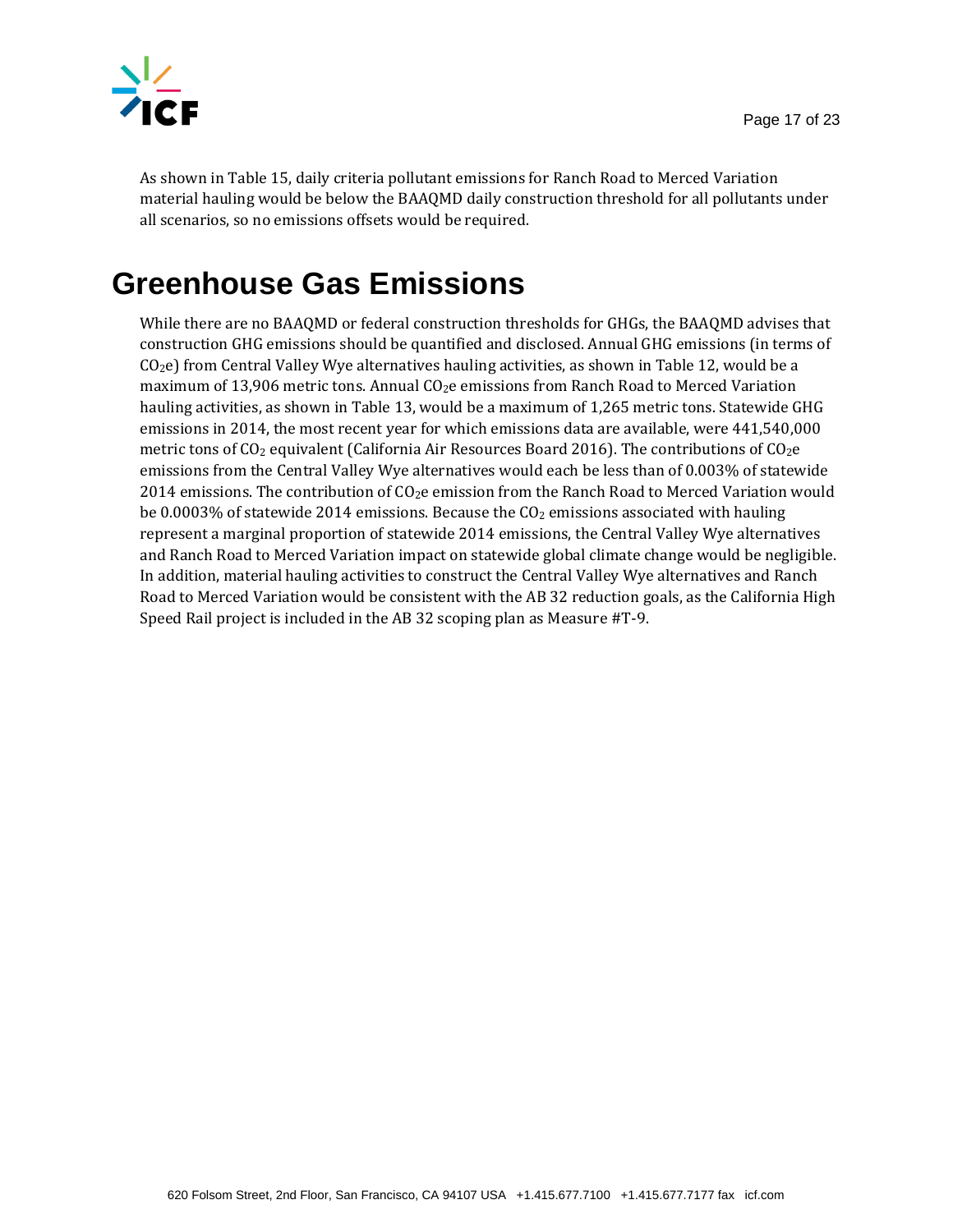# $\frac{N_Z}{N}$

|                                                                  | Emissions <sup>1</sup> |                 |           |                   |            |                 |                   |
|------------------------------------------------------------------|------------------------|-----------------|-----------|-------------------|------------|-----------------|-------------------|
| Scenario/Thresholds                                              | <b>CO</b>              | NO <sub>x</sub> | $PM_{10}$ | PM <sub>2.5</sub> | <b>ROG</b> | SO <sub>2</sub> | CO <sub>2</sub> e |
| Scenario 1                                                       | 8.79                   | 31.17           | 0.76      | 0.68              | 1.14       | 0.05            | 4,497.35          |
| Scenario 2                                                       | 2.29                   | 25.14           | 1.15      | 0.52              | 0.52       | 0.17            | 13,905.90         |
| Scenario 3                                                       | 7.11                   | 25.54           | 0.63      | 0.56              | 0.93       | 0.04            | 3,879.04          |
| Scenario 4                                                       | 2.14                   | 23.47           | 1.07      | 0.49              | 0.49       | 0.16            | 12,981.34         |
| Scenario 5                                                       | 7.66                   | 27.31           | 0.67      | 0.59              | 0.99       | 0.04            | 4.024.70          |
| Scenario 6                                                       | 2.24                   | 24.58           | 1.12      | 0.51              | 0.51       | 0.16            | 13,599.21         |
| <b>General Conformity Threshold for SFBAAB</b>                   | N/A                    | 100             | N/A       | 100               | 100        | N/A             | N/A               |
| Exceedances of the General Conformity Threshold                  | N/A                    | None            | N/A       | None              | None       | N/A             | N/A               |
| Notes:                                                           |                        |                 |           |                   |            |                 |                   |
| <sup>1</sup> The units for $CO2$ are metric tons, not short tons |                        |                 |           |                   |            |                 |                   |

**Table 12. Central Valley Wye Alternatives – Annual Ballast and Sub-Ballast Hauling Emissions (tons/year)**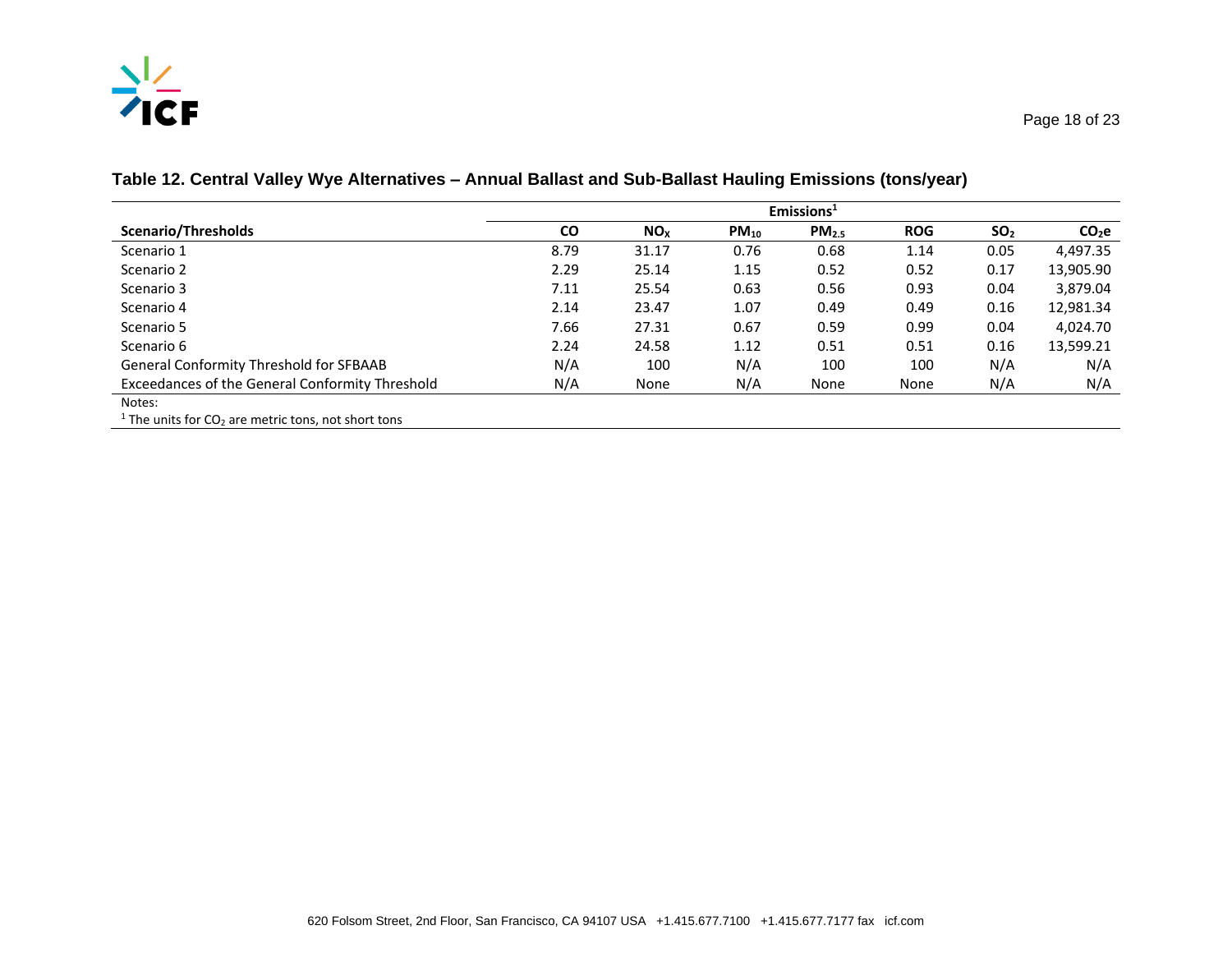# $\frac{N}{2}$

#### **Table 13. Central Valley Wye Alternatives – Daily Ballast and Sub-Ballast Hauling Emissions**

| <b>Scenario/Thresholds</b>                                                                 | Emissions (Pounds per Day) <sup>1</sup> |                 |           |                   |            |                 |                   |
|--------------------------------------------------------------------------------------------|-----------------------------------------|-----------------|-----------|-------------------|------------|-----------------|-------------------|
|                                                                                            | <b>CO</b>                               | NO <sub>x</sub> | $PM_{10}$ | PM <sub>2.5</sub> | <b>ROG</b> | SO <sub>2</sub> | CO <sub>2</sub> e |
| Scenario 1                                                                                 | 166.37                                  | 571.06          | 13.30     | 12.46             | 21.31      | 0.71            | 78.077.51         |
| Scenario 2                                                                                 | 17.65                                   | 193.37          | 8.83      | 4.01              | 4.01       | 1.28            | 117,912.42        |
| Scenario 3                                                                                 | 134.14                                  | 462.92          | 10.86     | 10.10             | 17.21      | 0.59            | 65,016.21         |
| Scenario 4                                                                                 | 16.48                                   | 180.51          | 8.24      | 3.75              | 3.75       | 1.20            | 110,072.76        |
| Scenario 5                                                                                 | 144.85                                  | 498.27          | 11.64     | 10.87             | 18.56      | 0.62            | 68,868.57         |
| Scenario 6                                                                                 | 17.26                                   | 189.11          | 8.63      | 3.92              | 3.92       | 1.26            | 115,311.91        |
| <b>BAAQMD Daily Construction Threshold</b>                                                 | N/A                                     | 54              | 82        | 54                | 54         | N/A             | N/A               |
| Exceedances of the BAAAQMD Threshold                                                       | N/A                                     | Scenarios 1-6   | None      | None              | None       | N/A             | N/A               |
| Notes:                                                                                     |                                         |                 |           |                   |            |                 |                   |
| $\mathbf{A}$ $\mathbf{A}$ $\mathbf{A}$ $\mathbf{A}$ $\mathbf{A}$ $\mathbf{A}$ $\mathbf{A}$ |                                         |                 |           |                   |            |                 |                   |

Notes:

1 Exceedances of the applicable threshold are shown in bold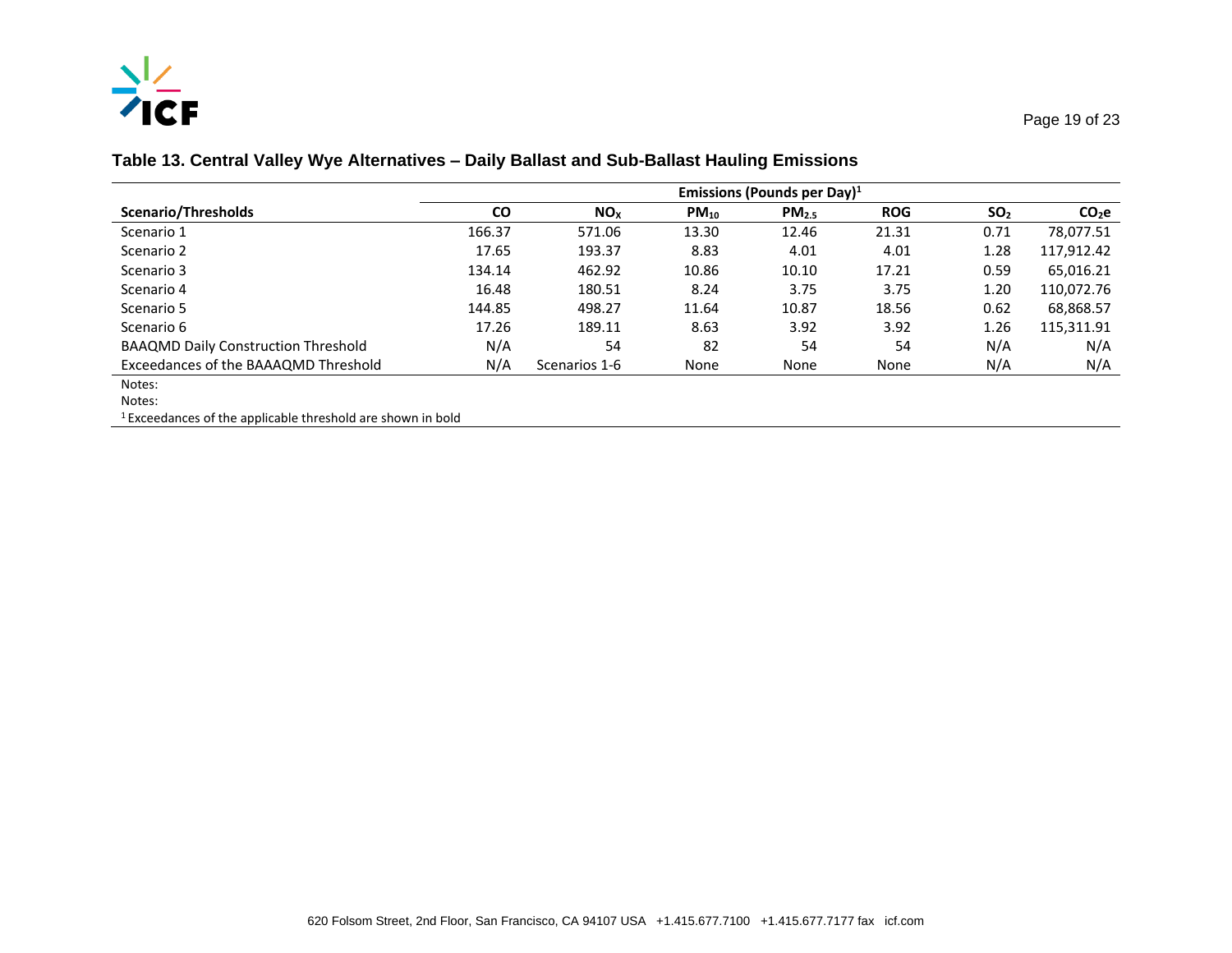# $\frac{N_Z}{N}$

#### **Table 14. Ranch Road to Merced Variation - Annual Ballast and Sub-Ballast Hauling Emissions in 2020**

|                                                                              | Emissions (Tons per Year in 2020) $1$ |                 |           |            |            |                 |                   |
|------------------------------------------------------------------------------|---------------------------------------|-----------------|-----------|------------|------------|-----------------|-------------------|
| Scenario/Thresholds                                                          | <b>CO</b>                             | NO <sub>x</sub> | $PM_{10}$ | $PM_{2.5}$ | <b>ROG</b> | SO <sub>2</sub> | CO <sub>2</sub> e |
| Scenario 1                                                                   | 0.04                                  | 0.50            | 0.02      | 0.01       | 0.01       | 0.00            | 214.58            |
| Scenario 2                                                                   | 0.14                                  | 1.85            | 0.07      | 0.03       | 0.03       | 0.01            | 786.79            |
| Scenario 3                                                                   | 0.02                                  | 0.25            | 0.01      | 0.00       | 0.00       | 0.00            | 104.50            |
| Scenario 4                                                                   | 0.17                                  | 2.19            | 0.08      | 0.04       | 0.04       | 0.01            | 935.28            |
| Scenario 5                                                                   | 0.01                                  | 0.08            | 0.00      | 0.00       | 0.00       | 0.00            | 33.08             |
| Scenario 6                                                                   | 0.23                                  | 2.97            | 0.11      | 0.06       | 0.06       | 0.01            | 1,265.47          |
| <b>General Conformity Threshold for SFBAAB</b>                               | N/A                                   | 100             | N/A       | 100        | 100        | N/A             | N/A               |
| Exceedances of the General Conformity Threshold                              | N/A                                   | None            | N/A       | None       | None       | N/A             | N/A               |
| Notes:                                                                       |                                       |                 |           |            |            |                 |                   |
| <sup>1</sup> The units for CO <sub>2</sub> e are metric tons, not short tons |                                       |                 |           |            |            |                 |                   |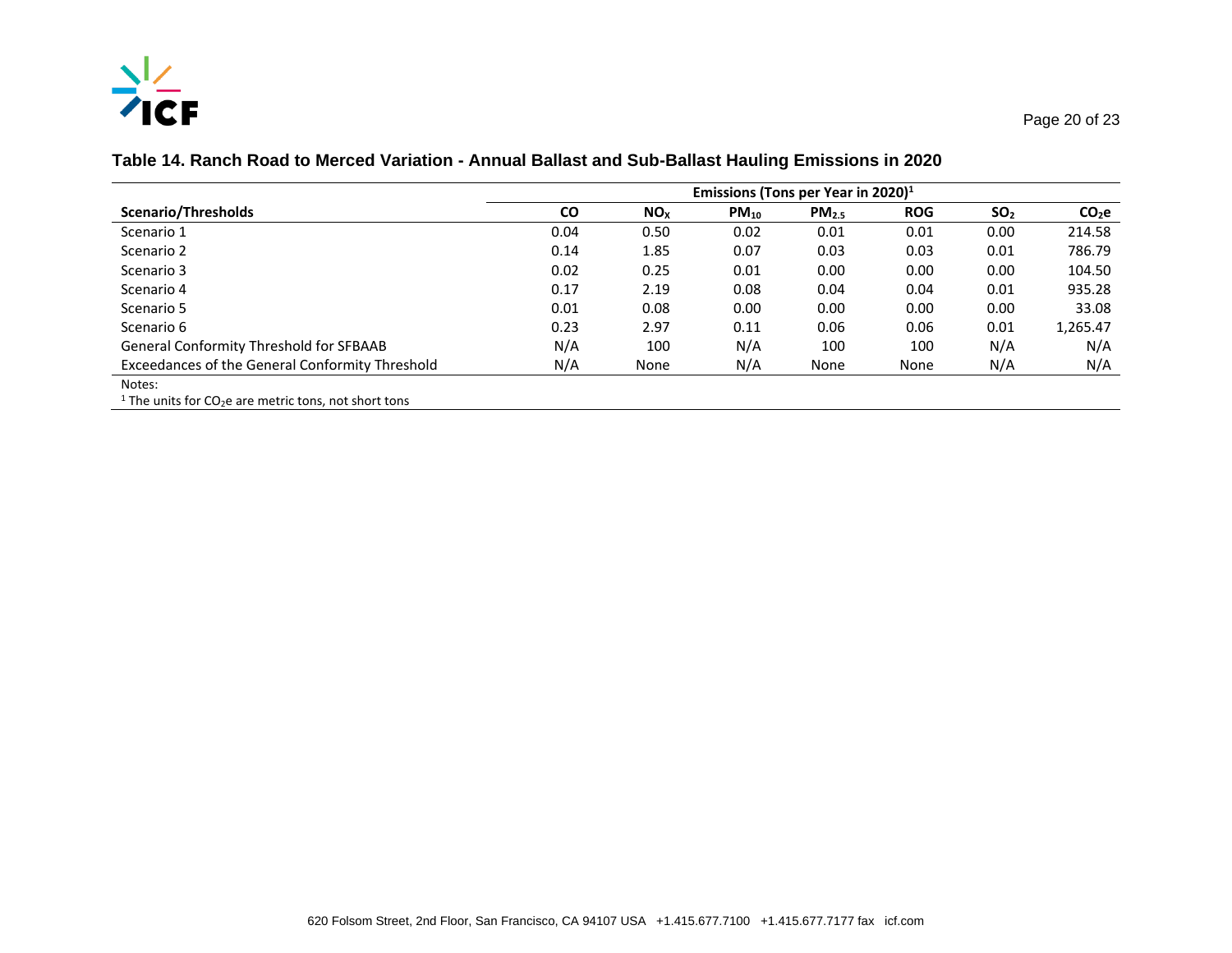

#### **Table 15. Ranch Road to Merced Variation - Daily Ballast and Sub-Ballast Hauling Emissions**

| Scenario/Thresholds                                                                        | Emissions (Pounds per Day) $1$ |                 |           |                   |            |                 |                   |  |
|--------------------------------------------------------------------------------------------|--------------------------------|-----------------|-----------|-------------------|------------|-----------------|-------------------|--|
|                                                                                            | <b>CO</b>                      | NO <sub>x</sub> | $PM_{10}$ | PM <sub>2.5</sub> | <b>ROG</b> | SO <sub>2</sub> | CO <sub>2</sub> e |  |
| Scenario 1                                                                                 | 0.30                           | 3.87            | 0.15      | 0.07              | 0.07       | 0.02            | 1,819.49          |  |
| Scenario 2                                                                                 | 1.11                           | 14.20           | 0.53      | 0.27              | 0.27       | 0.07            | 6,671.45          |  |
| Scenario 3                                                                                 | 0.15                           | 1.89            | 0.07      | 0.04              | 0.04       | 0.01            | 886.09            |  |
| Scenario 4                                                                                 | 1.32                           | 16.88           | 0.63      | 0.32              | 0.32       | 0.08            | 7,930.51          |  |
| Scenario 5                                                                                 | 0.05                           | 0.60            | 0.02      | 0.01              | 0.01       | 0.00            | 280.53            |  |
| Scenario 6                                                                                 | 1.78                           | 22.84           | 0.86      | 0.43              | 0.43       | 0.11            | 10,730.27         |  |
| <b>BAAQMD Daily Construction Threshold</b>                                                 | N/A                            | 54              | 82        | 54                | 54         | N/A             | N/A               |  |
| Exceedances of the BAAAQMD Threshold                                                       | N/A                            | Scenarios 1-6   | None      | None              | None       | N/A             | N/A               |  |
| Notes:                                                                                     |                                |                 |           |                   |            |                 |                   |  |
| . 1 meet to the company of the modern through the theory begin to the company of the books |                                |                 |           |                   |            |                 |                   |  |

 $1$  Exceedances of the applicable threshold are shown in bold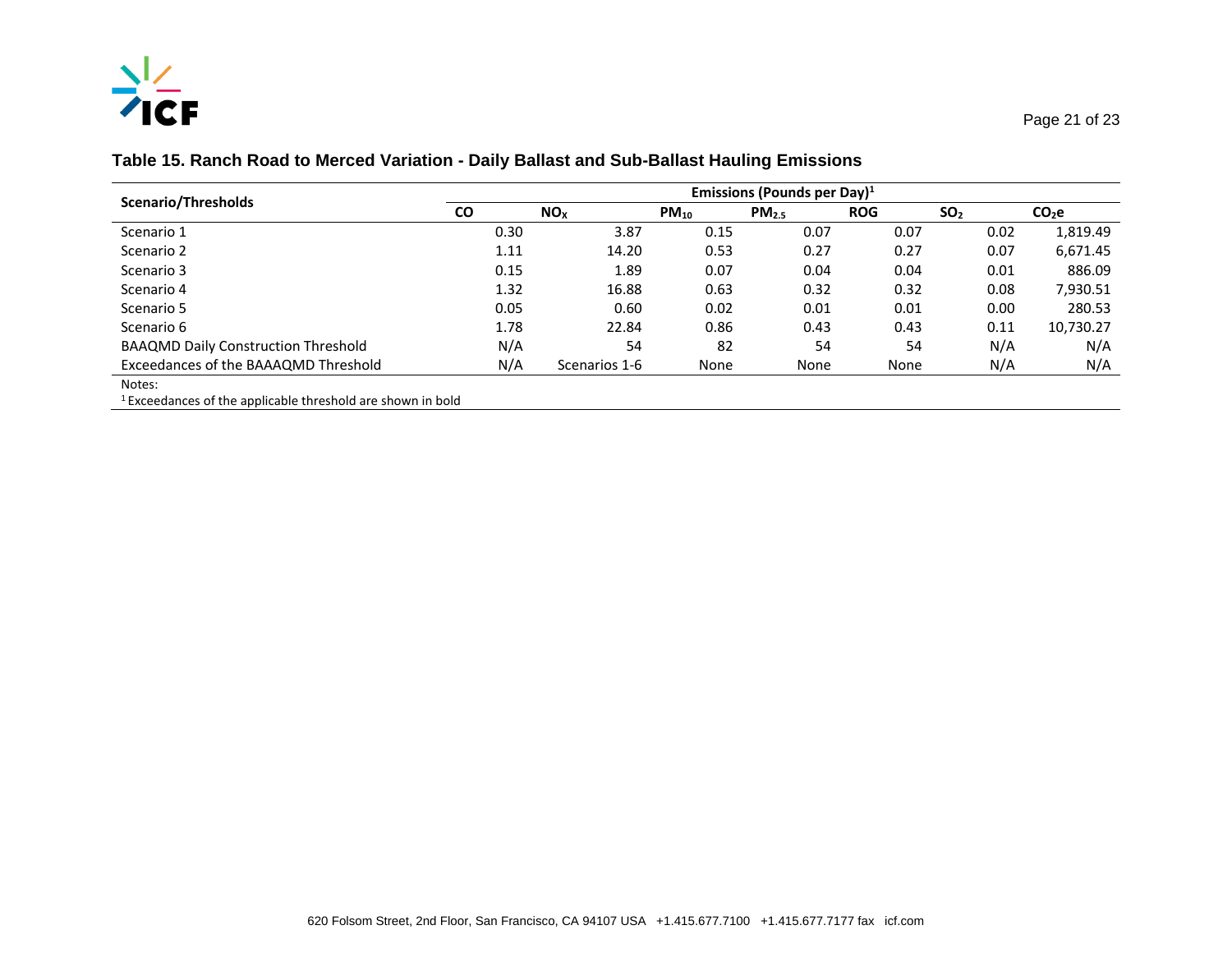

# **Conclusion**

The material hauling scenarios discussed in this memorandum represent possible ballast and subballast material hauling activities for the Central Valley Wye alternatives and for the Ranch Road to Merced Variation. While it is unknown which quarries and transport methods would be used at this time, this memorandum provides a reasonable estimation of potential hauling scenarios and the corresponding criteria pollutant and  $CO<sub>2</sub>e$  emissions.

For the Central Valley Wye alternatives, annual hauling activity emissions would not exceed the General Conformity *de minimis* thresholds for any criteria pollutants, and daily emissions would not exceed the BAAQMD daily construction emission thresholds for any pollutants, except for  $NO<sub>X</sub>$ . With mitigation to purchase emissions offsets,  $NO_X$  emissions would be reduced to below the BAAQMD CEQA threshold. As discussed above, GHGemissions would represent a marginal fraction of statewide GHG emissions, and the material hauling activities to construct the Central Valley Wye alternatives would be consistent with the reduction goals of AB 32.

For the Ranch Road to Merced Variation, annual hauling activity emissions would not exceed the General Conformity *de minimis* thresholds for any criteria pollutants, and daily emissions would not exceed the BAAQMD daily construction emission thresholds for any pollutants. No mitigation offset purchases would be required. Like the Central Valley Wye alternatives, GHG emissions would represent a marginal fraction of statewide GHG emissions, and the Ranch Road to Merced Variation hauling activities would be consistent with the reduction goals of AB32.

## **References**

Association of American Railroads. 2015. The Environmental Benefits of Moving Freight by Rail. May. Available:

https://www.aar.org/BackgroundPapers/Environmental%20Benefits%20of%20Moving%20Fr eight%20by%20Rail.pdf. Accessed: June 17, 2015.

- Bay Area Air Quality Management District. 2011. California Environmental Quality Act Air Quality Guidelines. May. San Francisco, CA.
- California Air Resources Board. 2015 and 2017. Area Designations Maps/State and National. Last Revised: December 2015 and June 2017. Available: [http://www.arb.ca.gov/desig/adm/adm.htm.](http://www.arb.ca.gov/desig/adm/adm.htm) Accessed: July 3, 2018.
- ———. 2016. California's 2000–2014 Greenhouse Gas Inventory: Technical Support Document. September 2016.

California High-Speed Rail Authority (Authority). 2014. California High-Speed Rail 2014 Business Plan.

URS/HMM/Arup. 2012. Memorandum: Estimated Emissions from Hauling Ballast Material – Merced to Fresno and Fresno to Bakersfield Sections of the California High-Speed Train Project.